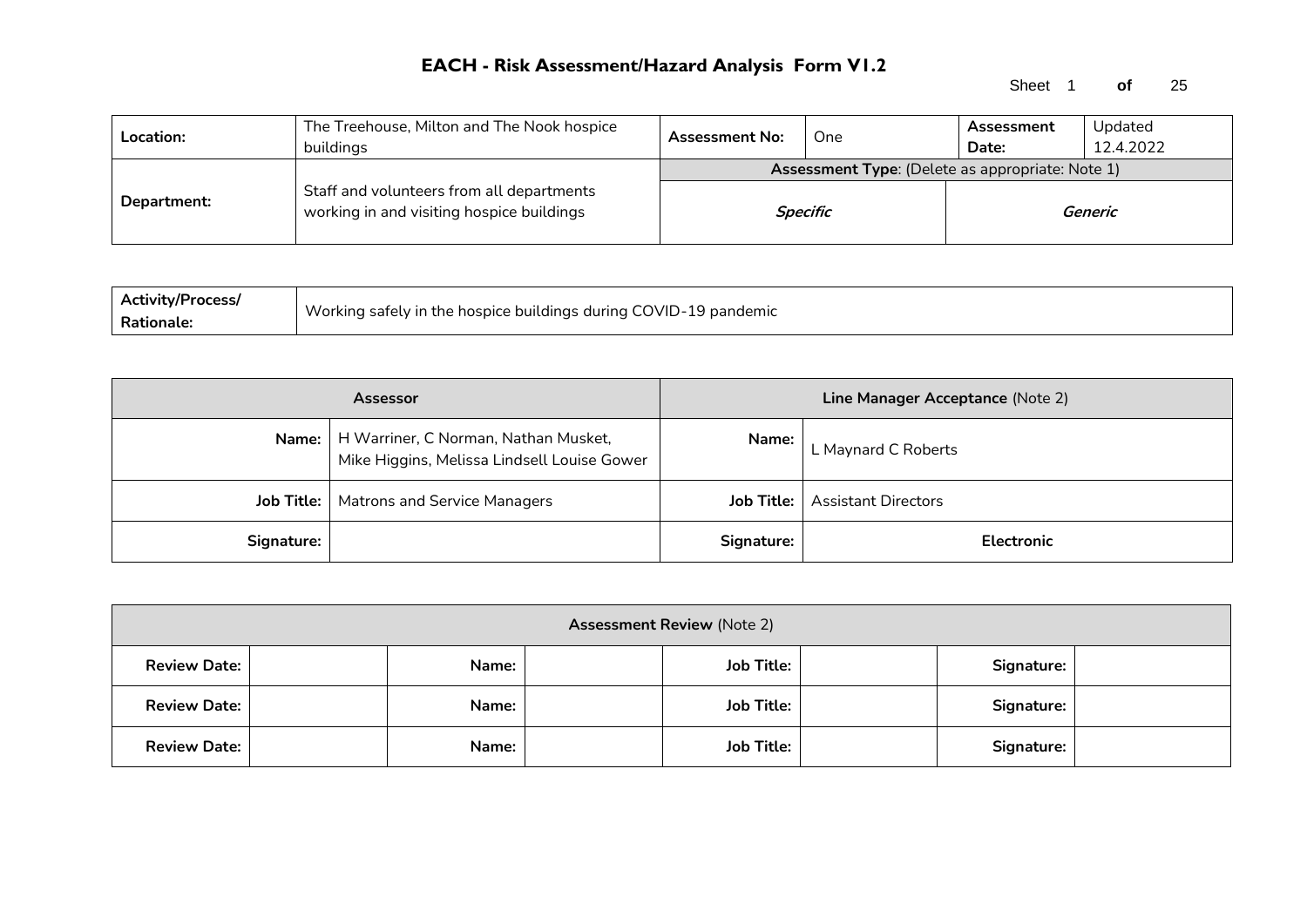Sheet 2 **of** 25

| Risk Rating = Likelihood x Consequence  = Residual Risk (RR) |  |
|--------------------------------------------------------------|--|
|--------------------------------------------------------------|--|

|                                                                       |                                                                                                      |                                                                                                                                                                                                                                                                                                                   |                                                     |                                                                                                                                                                                                                                                                                                                                                                                                                                                                                                                                                                                                                                                                                                                                                                                                                                                                                                                                                                                                                                                                                                                                                                           |                                            |       | <b>Management Plan</b>       |              |
|-----------------------------------------------------------------------|------------------------------------------------------------------------------------------------------|-------------------------------------------------------------------------------------------------------------------------------------------------------------------------------------------------------------------------------------------------------------------------------------------------------------------|-----------------------------------------------------|---------------------------------------------------------------------------------------------------------------------------------------------------------------------------------------------------------------------------------------------------------------------------------------------------------------------------------------------------------------------------------------------------------------------------------------------------------------------------------------------------------------------------------------------------------------------------------------------------------------------------------------------------------------------------------------------------------------------------------------------------------------------------------------------------------------------------------------------------------------------------------------------------------------------------------------------------------------------------------------------------------------------------------------------------------------------------------------------------------------------------------------------------------------------------|--------------------------------------------|-------|------------------------------|--------------|
| <b>Hazard</b>                                                         | Who is at<br>Risk?                                                                                   | Control<br><b>Measures</b><br>(Existing<br>controls)                                                                                                                                                                                                                                                              | <b>Risk</b><br>Ratin<br>g<br>(Not<br>e <sub>3</sub> | <b>Additional Controls</b><br>(Additional control is to be put in place and managed)                                                                                                                                                                                                                                                                                                                                                                                                                                                                                                                                                                                                                                                                                                                                                                                                                                                                                                                                                                                                                                                                                      | <b>RR</b><br>Rat<br>ing<br>(No<br>te<br>4) | Owner | <b>Target</b><br><b>Date</b> | Comp<br>Date |
| <b>Exposure to</b><br>and spread of<br>Covid-19<br><b>Coronavirus</b> | All staff.<br>volunteers,<br>visitors and<br>service users<br>present in<br>the hospice<br>buildings | Pandemic<br><b>Flu Policy</b><br>and Infection<br>Control<br>Policy and<br>Procedures<br>available to<br>all staff<br>detailing &<br>providing<br>active links<br>to<br>information<br>regarding<br>routes of<br>transmission<br>and<br>mitigation<br>actions<br>including<br>infection<br>control<br>procedures. | 3x4                                                 | Asymptomatic testing remains in place<br>All care and facilities staff who are asymptomatic and work in the care area<br>on a regular basis (including Administrators) complete lateral flow device<br>(LFT) tests twice per week.<br>The testing for hospices guidance below has not yet been updated so until it<br>is updated EACH Care and Facilities Staff and those HR and Fundraising<br>staff who are based in Milton hospice or Treehouse should follow national<br>guidance: COVID-19: managing healthcare staff with symptoms of a<br>respiratory infection - GOV.UK (www.gov.uk)<br>Patient-facing care and facilities staff who have symptoms of a respiratory<br>infection, and who have a high temperature or do not feel well enough to<br>attend work, are required to take an lateral flow device (LFD) test as soon as<br>they feel unwell. They are no longer required to take a PCR test.<br>Staff who are close contacts of a case of COVID-19 no longer required to<br>take a PCR test.<br>All care and facilities staff (and those based in Milton and Treehouse who<br>have received a positive COVID-19 test result, regardless of whether they | 2x4                                        |       |                              |              |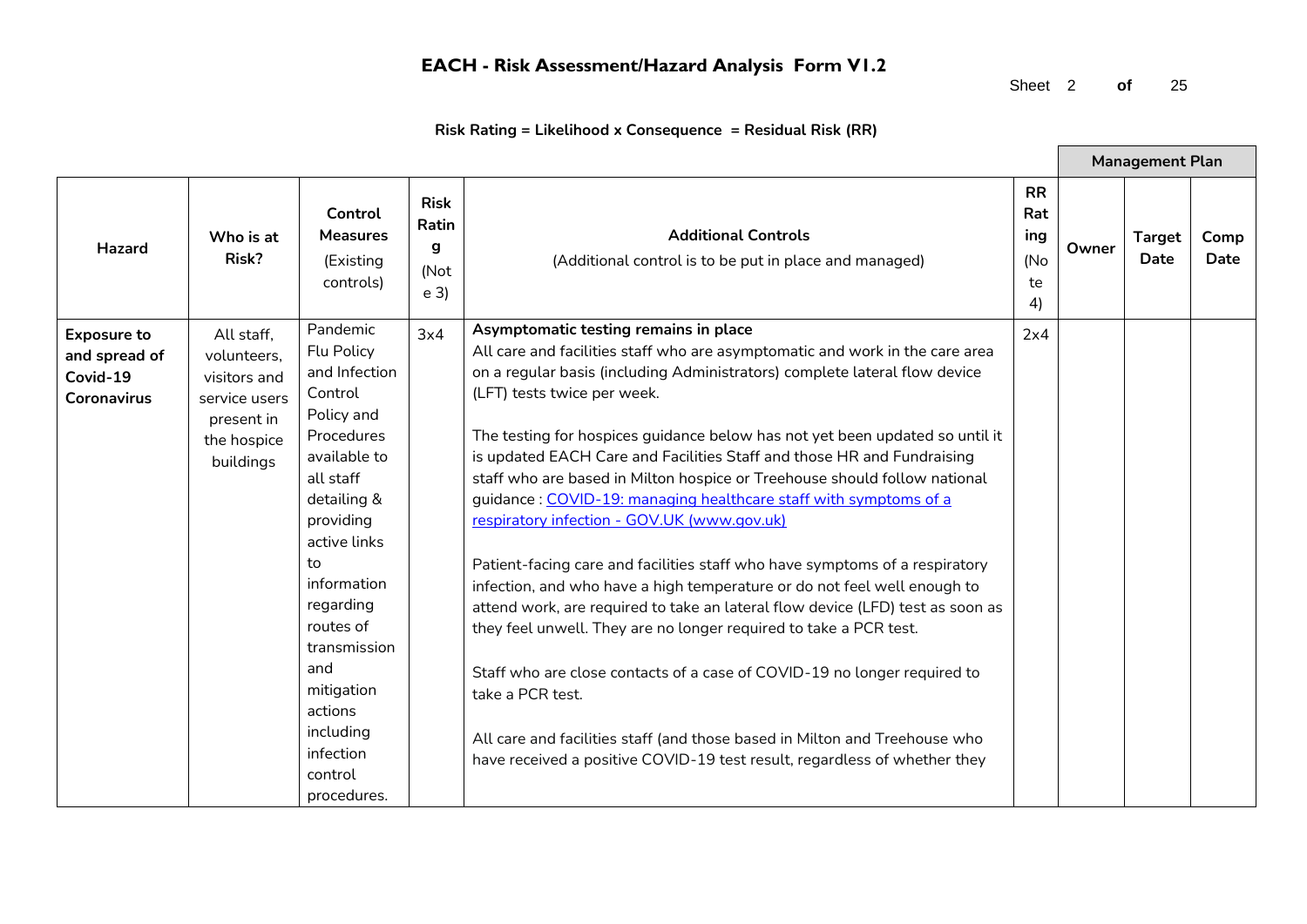Sheet 3 **of** 25

 $\blacksquare$ 

|               |                    |                                                                                                                                                            |                                                     |                                                                                                                                                                                                                                                                                                                                                                                                                                                                                                                                       |                                            |       | <b>Management Plan</b> |              |
|---------------|--------------------|------------------------------------------------------------------------------------------------------------------------------------------------------------|-----------------------------------------------------|---------------------------------------------------------------------------------------------------------------------------------------------------------------------------------------------------------------------------------------------------------------------------------------------------------------------------------------------------------------------------------------------------------------------------------------------------------------------------------------------------------------------------------------|--------------------------------------------|-------|------------------------|--------------|
| <b>Hazard</b> | Who is at<br>Risk? | Control<br><b>Measures</b><br>(Existing<br>controls)                                                                                                       | <b>Risk</b><br>Ratin<br>g<br>(Not<br>e <sub>3</sub> | <b>Additional Controls</b><br>(Additional control is to be put in place and managed)                                                                                                                                                                                                                                                                                                                                                                                                                                                  | <b>RR</b><br>Rat<br>ing<br>(No<br>te<br>4) | Owner | <b>Target</b><br>Date  | Comp<br>Date |
|               |                    | Child and<br>young<br>person (CYP)<br>specific<br>RAHAs in<br>place as<br>$required -$<br>documented<br>in.<br>individual's<br>electronic<br>care records. |                                                     | have symptoms, are advised not to attend work for 5 days. They should<br>follow:<br>guidance for people with a positive COVID-19 test result<br>And<br>People with symptoms of a respiratory infection including COVID-19 -<br>GOV.UK (www.gov.uk)<br>The following specific advice for hospices is superseded until it is updated:<br>Coronavirus (COVID-19) testing for hospices - GOV.UK (www.gov.uk)                                                                                                                              |                                            |       |                        |              |
|               |                    | Individual<br><b>Risk</b><br>assessment<br>for any staff<br>members in<br>at risk<br>groups<br>including<br>Black, Asian                                   |                                                     | Individual risk assessments for any staff who may be at high risk of<br>complications from respiratory infections such as flu or severe illness<br>associated with covid 19 are undertaken when required by the individual<br>and their line manager. Additional advice can be obtained from HR<br>department and then via occupational health.<br>If a member of staff or volunteer becomes unwell with respiratory<br>$\bullet$<br>symptoms while in the workplace they will be sent home<br>immediately and advised to seek a test |                                            |       |                        |              |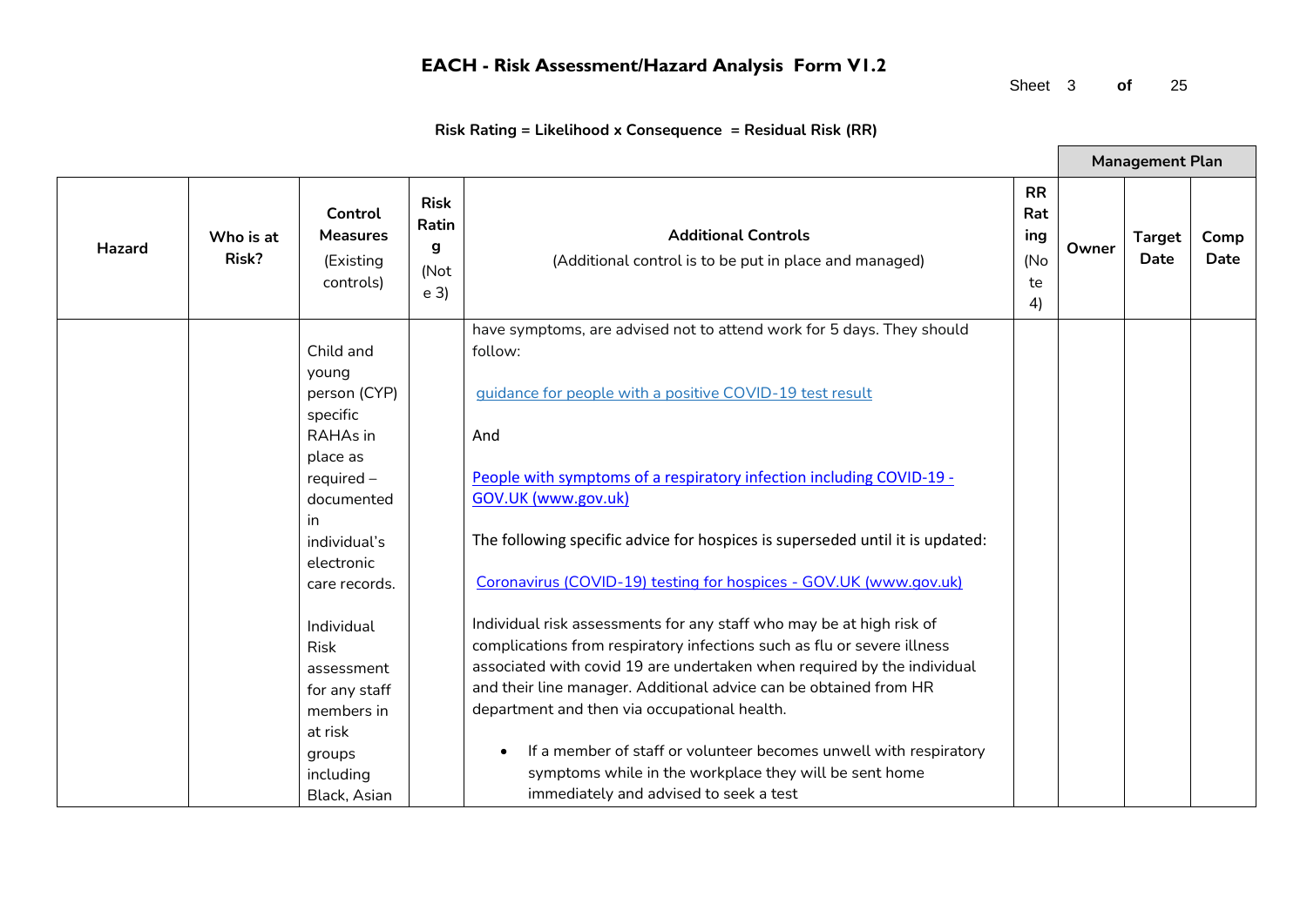Sheet 4 **of** 25

|        |                    |                                                      |                                                     |                                                                                                                                                                                                                                                                                                                                                                                                                                                                                                                                                                                                                                                                                                                                                                                                                                                                                                                                                                                                                          |                                            |       | <b>Management Plan</b> |              |
|--------|--------------------|------------------------------------------------------|-----------------------------------------------------|--------------------------------------------------------------------------------------------------------------------------------------------------------------------------------------------------------------------------------------------------------------------------------------------------------------------------------------------------------------------------------------------------------------------------------------------------------------------------------------------------------------------------------------------------------------------------------------------------------------------------------------------------------------------------------------------------------------------------------------------------------------------------------------------------------------------------------------------------------------------------------------------------------------------------------------------------------------------------------------------------------------------------|--------------------------------------------|-------|------------------------|--------------|
| Hazard | Who is at<br>Risk? | Control<br><b>Measures</b><br>(Existing<br>controls) | <b>Risk</b><br>Ratin<br>g<br>(Not<br>e <sub>3</sub> | <b>Additional Controls</b><br>(Additional control is to be put in place and managed)                                                                                                                                                                                                                                                                                                                                                                                                                                                                                                                                                                                                                                                                                                                                                                                                                                                                                                                                     | <b>RR</b><br>Rat<br>ing<br>(No<br>te<br>4) | Owner | <b>Target</b><br>Date  | Comp<br>Date |
|        |                    | and Minority<br>Ethnic<br>(BAME) staff.              |                                                     | Managers to assess whether the staff member or volunteer can<br>conduct their work from home<br>Managers to maintain regular contact with staff members during<br>this time.<br>Managers to support staff to work from home where possible and<br>ensure they are provided with appropriate equipment such as<br>laptops, keyboards, mobile phones headsets.<br>Routine LFD testing (on admission) for resident (overnight) CYP and<br>resident family members continues.<br>CYP and family members attending for day care session should be<br>asked to complete a LFT before admission.<br>Family members attending briefly to drop off their CYP for short<br>break care are not required to do a LFD test<br>Visitors and EACH non clinical staff should continue to undertake a<br>LFT before entering the hospice building this will be reviewed on 31<br>May 2022.<br>Care and facilities staff can return to work when they have had 2<br>consecutive negative LFD test results (taken at least 24 hours apart). |                                            |       |                        |              |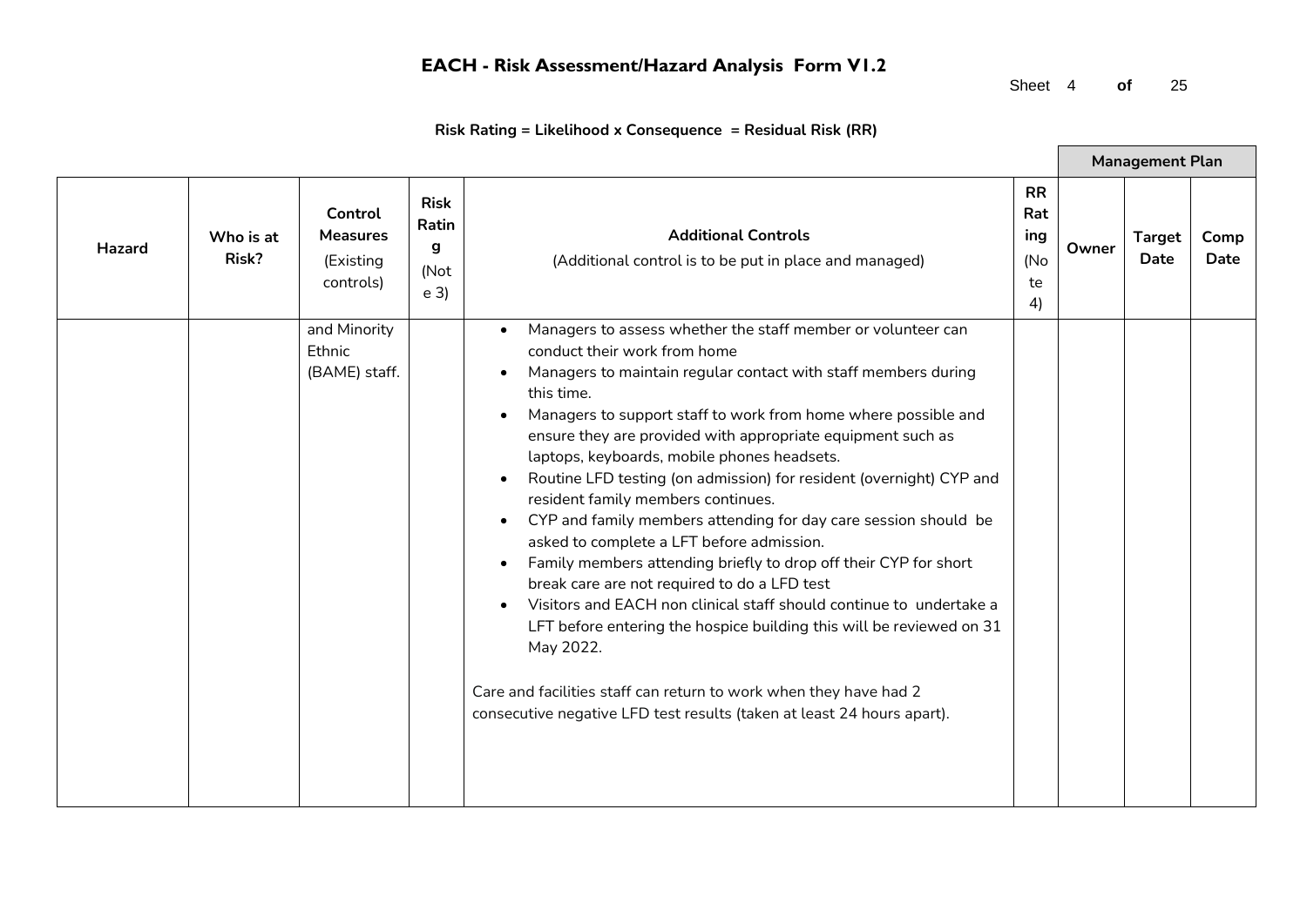Sheet 5 **of** 25

 $\blacksquare$ 

| Risk Rating = Likelihood x Consequence = Residual Risk (RR) |  |  |
|-------------------------------------------------------------|--|--|
|-------------------------------------------------------------|--|--|

|        |                    |                                                      |                                                     |                                                                                                                                                                                                                                                                                                                                                                                                                                                                                                                                                                                                                                                                                                                                                                                                                                                                                                                                                                                                                                                                                           |                                            |       | <b>Management Plan</b> |              |
|--------|--------------------|------------------------------------------------------|-----------------------------------------------------|-------------------------------------------------------------------------------------------------------------------------------------------------------------------------------------------------------------------------------------------------------------------------------------------------------------------------------------------------------------------------------------------------------------------------------------------------------------------------------------------------------------------------------------------------------------------------------------------------------------------------------------------------------------------------------------------------------------------------------------------------------------------------------------------------------------------------------------------------------------------------------------------------------------------------------------------------------------------------------------------------------------------------------------------------------------------------------------------|--------------------------------------------|-------|------------------------|--------------|
| Hazard | Who is at<br>Risk? | Control<br><b>Measures</b><br>(Existing<br>controls) | <b>Risk</b><br>Ratin<br>g<br>(Not<br>e <sub>3</sub> | <b>Additional Controls</b><br>(Additional control is to be put in place and managed)                                                                                                                                                                                                                                                                                                                                                                                                                                                                                                                                                                                                                                                                                                                                                                                                                                                                                                                                                                                                      | <b>RR</b><br>Rat<br>ing<br>(No<br>te<br>4) | Owner | <b>Target</b><br>Date  | Comp<br>Date |
|        |                    |                                                      |                                                     | The first LFD test should only be taken 5 days after the day their symptoms<br>started (or the day their first positive test was taken if they did not have<br>symptoms); this is described as day 0.<br>If both LFD tests results are negative, they may return to work immediately<br>after the second negative LFD test result, provided they meet the criteria<br>below:<br>the staff member feels well enough to work, and they do not<br>$\bullet$<br>have a high temperature.<br>if the staff member works with patients whose immune system<br>$\bullet$<br>means that they are at higher risk of serious illness despite<br>vaccination, a risk assessment should be undertaken, and<br>consideration should be given to redeployment until 10 days<br>after their symptoms started (or the day their first positive test<br>was taken if they did not have symptoms)<br>the staff member must continue to comply rigorously with all<br>$\bullet$<br>relevant infection control precautions and personal protective<br>equipment (PPE) must be worn properly throughout the day |                                            |       |                        |              |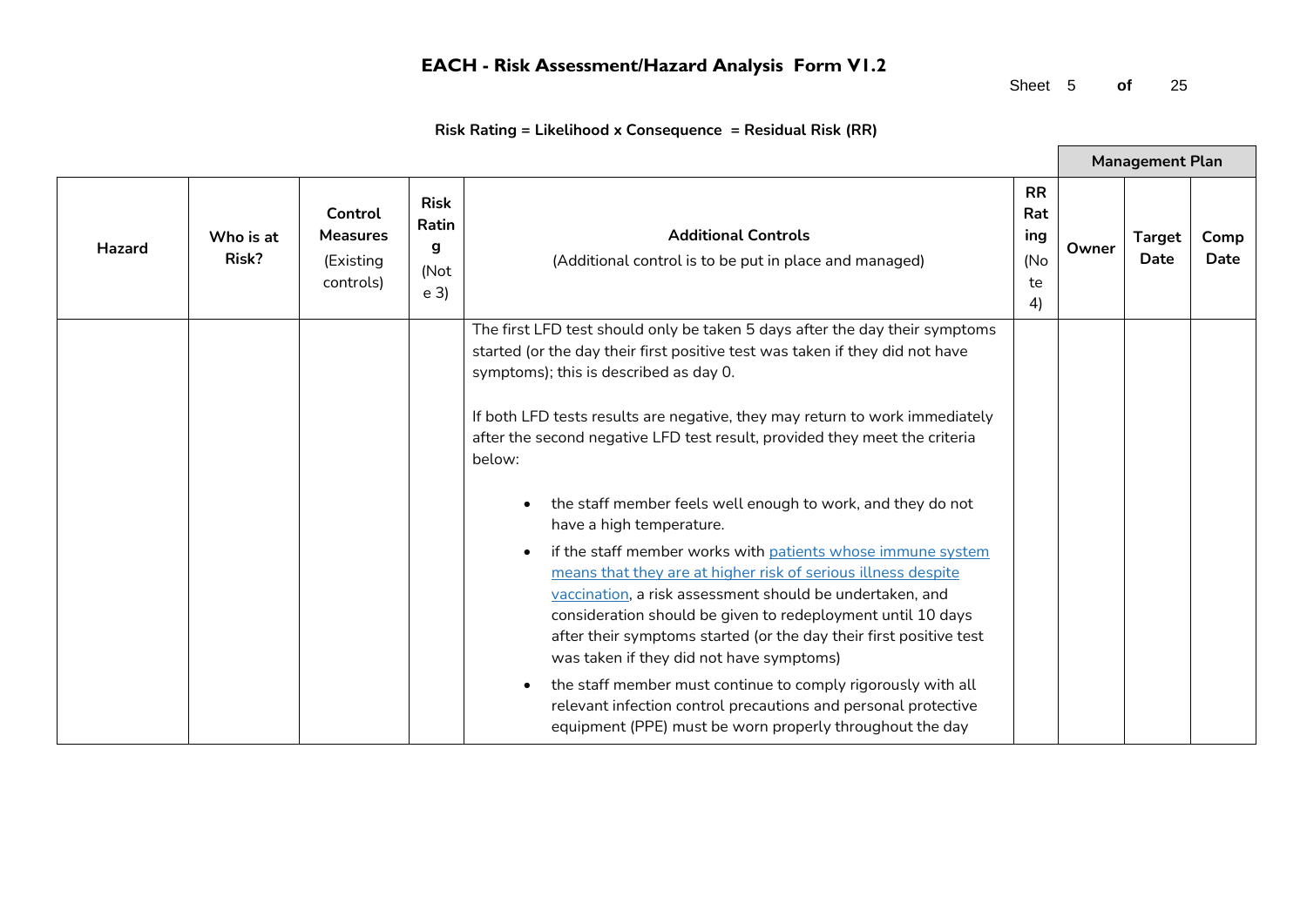Sheet 6 **of** 25

 $\blacksquare$ 

|        |                    |                                                      |                                                     |                                                                                                                                                                                                                                                                                                                                                                                                                                                                                                                                                                                                                                                                                                                                                                                                                                                                                                                                                                                                            |                                            |       | <b>Management Plan</b>       |              |
|--------|--------------------|------------------------------------------------------|-----------------------------------------------------|------------------------------------------------------------------------------------------------------------------------------------------------------------------------------------------------------------------------------------------------------------------------------------------------------------------------------------------------------------------------------------------------------------------------------------------------------------------------------------------------------------------------------------------------------------------------------------------------------------------------------------------------------------------------------------------------------------------------------------------------------------------------------------------------------------------------------------------------------------------------------------------------------------------------------------------------------------------------------------------------------------|--------------------------------------------|-------|------------------------------|--------------|
| Hazard | Who is at<br>Risk? | Control<br><b>Measures</b><br>(Existing<br>controls) | <b>Risk</b><br>Ratin<br>g<br>(Not<br>e <sub>3</sub> | <b>Additional Controls</b><br>(Additional control is to be put in place and managed)                                                                                                                                                                                                                                                                                                                                                                                                                                                                                                                                                                                                                                                                                                                                                                                                                                                                                                                       | <b>RR</b><br>Rat<br>ing<br>(No<br>te<br>4) | Owner | <b>Target</b><br><b>Date</b> | Comp<br>Date |
|        |                    |                                                      |                                                     | The staff member should resume twice-weekly asymptomatic LFD testing<br>when returning to work.                                                                                                                                                                                                                                                                                                                                                                                                                                                                                                                                                                                                                                                                                                                                                                                                                                                                                                            |                                            |       |                              |              |
|        |                    |                                                      |                                                     | If the day 5 LFD test is positive, they should continue to test daily until they<br>have received two negative LFD test results, taken 24 hrs apart. If the staff<br>member's LFD test result is positive on the 10th day, they should discuss<br>this with their line manager who may undertake a risk assessment.<br>If a staff member is tested with an LFD test within 90 days of a prior positive<br>COVID-19 test and the result is positive, they should follow the advice for<br>staff members who have received a positive test result for COVID-19 again,<br>unless a clinical or risk assessment suggests that a re-infection is unlikely.<br>Staff members who are contacts of a confirmed case of COVID-19<br>People who live in the same household as someone with COVID-19 are at<br>the highest risk of becoming infected because they are most likely to have<br>prolonged close contact. People who stayed overnight in the household of<br>someone with COVID-19 are also at high risk. |                                            |       |                              |              |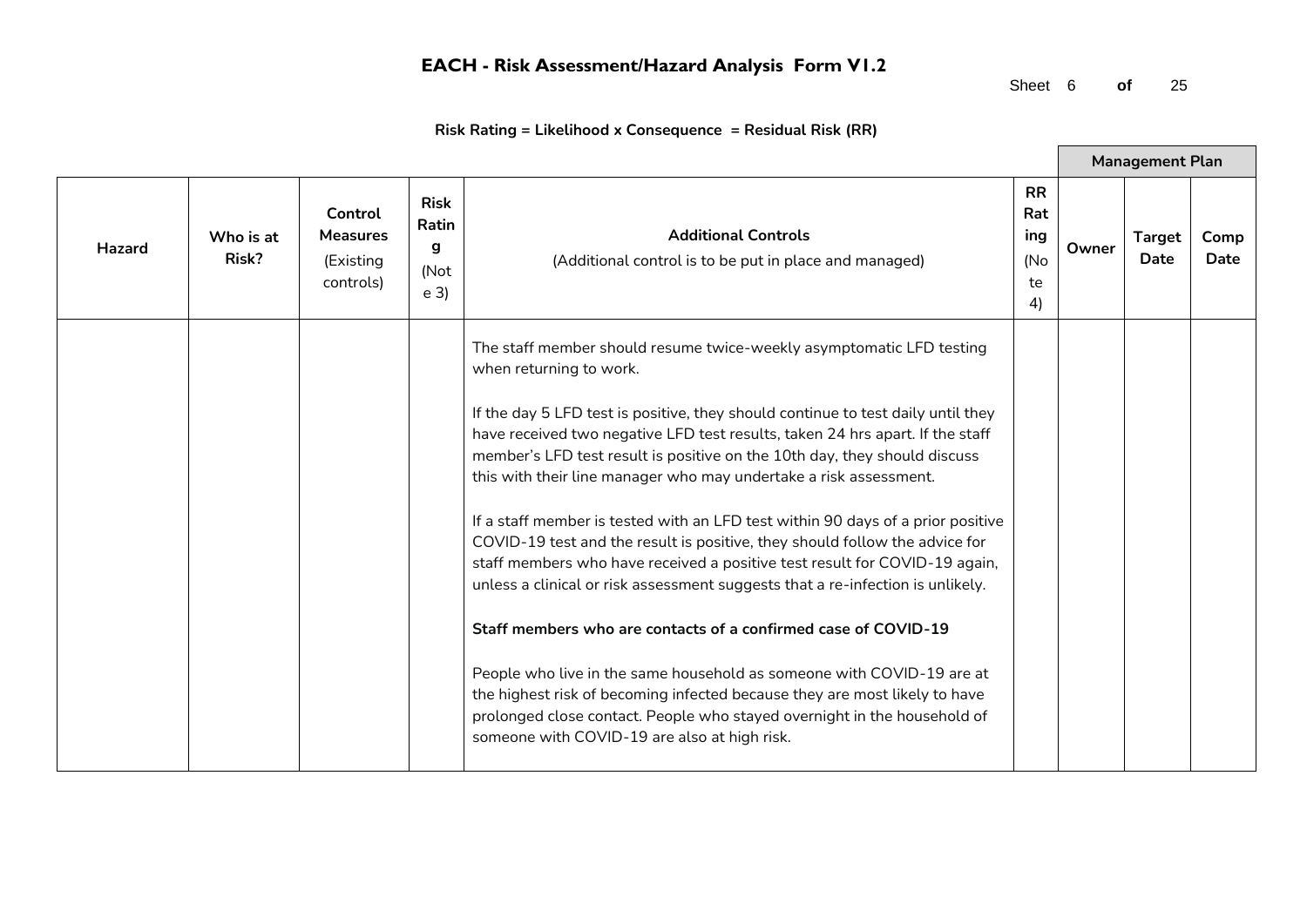Sheet 7 **of** 25

 $\blacksquare$ 

|               |                    |                                                      |                                                     |                                                                                                                                                                                                                                                                                                                                                                                                                                                                                                      |                                            |       | <b>Management Plan</b> |              |
|---------------|--------------------|------------------------------------------------------|-----------------------------------------------------|------------------------------------------------------------------------------------------------------------------------------------------------------------------------------------------------------------------------------------------------------------------------------------------------------------------------------------------------------------------------------------------------------------------------------------------------------------------------------------------------------|--------------------------------------------|-------|------------------------|--------------|
| <b>Hazard</b> | Who is at<br>Risk? | Control<br><b>Measures</b><br>(Existing<br>controls) | <b>Risk</b><br>Ratin<br>g<br>(Not<br>e <sub>3</sub> | <b>Additional Controls</b><br>(Additional control is to be put in place and managed)                                                                                                                                                                                                                                                                                                                                                                                                                 | <b>RR</b><br>Rat<br>ing<br>(No<br>te<br>4) | Owner | <b>Target</b><br>Date  | Comp<br>Date |
|               |                    |                                                      |                                                     | Patient-facing healthcare staff who are identified as a close contact should<br>continue with twice-weekly asymptomatic LFD testing.                                                                                                                                                                                                                                                                                                                                                                 |                                            |       |                        |              |
|               |                    |                                                      |                                                     | If you are a household or overnight contact of someone who has had a<br>positive COVID-19 test result it can take up to 10 days for your infection to<br>develop. It is possible to pass on COVID-19 to others, even if you have no<br>symptoms.<br>Staff who are identified as a household or overnight contact of someone<br>who has had a positive COVID-19 test result should discuss ways to<br>minimise risk of onwards transmission with their line manager.<br>This may include considering: |                                            |       |                        |              |
|               |                    |                                                      |                                                     | redeployment to lower risk areas for patient-facing healthcare<br>$\bullet$<br>staff, especially if the member of staff works with patients<br>whose immune system means that they are at higher risk of<br>serious illness despite vaccination<br>working from home for non patient-facing healthcare staff<br>limiting close contact with other people especially in crowded,<br>$\bullet$<br>enclosed or poorly ventilated spaces                                                                 |                                            |       |                        |              |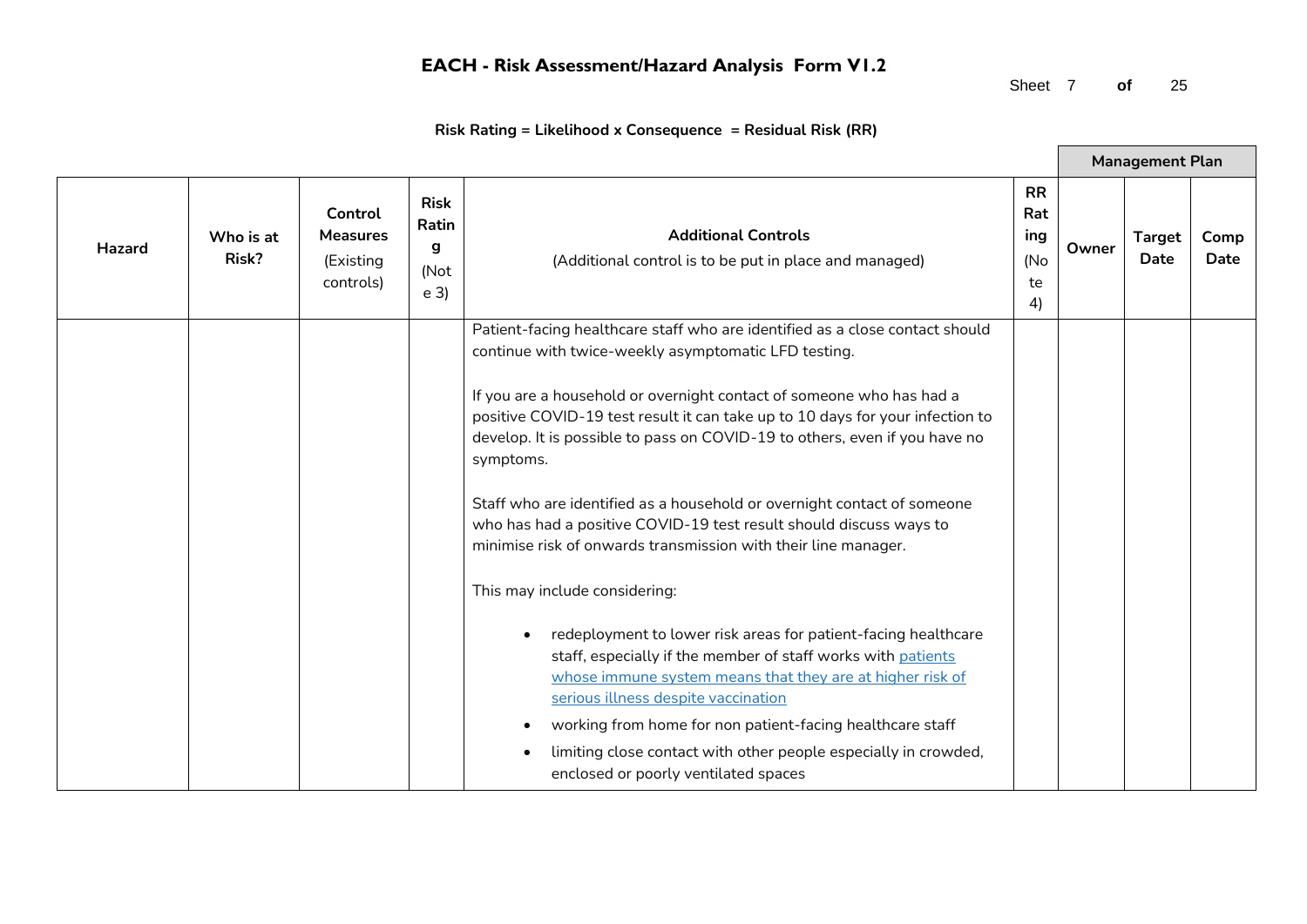Sheet 8 **of** 25

 $\blacksquare$ 

|        |                    |                                                      |                                                     |                                                                                                                                                                                                                                                                                                                                                                                                                                                                                                                                                                                                                                                                                                                                                                                                                                                                                                                                               |                                            |       | <b>Management Plan</b>       |              |
|--------|--------------------|------------------------------------------------------|-----------------------------------------------------|-----------------------------------------------------------------------------------------------------------------------------------------------------------------------------------------------------------------------------------------------------------------------------------------------------------------------------------------------------------------------------------------------------------------------------------------------------------------------------------------------------------------------------------------------------------------------------------------------------------------------------------------------------------------------------------------------------------------------------------------------------------------------------------------------------------------------------------------------------------------------------------------------------------------------------------------------|--------------------------------------------|-------|------------------------------|--------------|
| Hazard | Who is at<br>Risk? | Control<br><b>Measures</b><br>(Existing<br>controls) | <b>Risk</b><br>Ratin<br>g<br>(Not<br>e <sub>3</sub> | <b>Additional Controls</b><br>(Additional control is to be put in place and managed)                                                                                                                                                                                                                                                                                                                                                                                                                                                                                                                                                                                                                                                                                                                                                                                                                                                          | <b>RR</b><br>Rat<br>ing<br>(No<br>te<br>4) | Owner | <b>Target</b><br><b>Date</b> | Comp<br>Date |
|        |                    |                                                      |                                                     | Whilst they are attending work, staff must continue to comply rigorously<br>with all relevant infection control precautions.<br>If staff develop any symptoms during these 10 days, they should follow                                                                                                                                                                                                                                                                                                                                                                                                                                                                                                                                                                                                                                                                                                                                        |                                            |       |                              |              |
|        |                    |                                                      |                                                     | the advice for staff with symptoms of a respiratory infection, including<br>COVID-19.                                                                                                                                                                                                                                                                                                                                                                                                                                                                                                                                                                                                                                                                                                                                                                                                                                                         |                                            |       |                              |              |
|        |                    |                                                      |                                                     | Triaging / screening for respiratory illness<br>A record of visitors is maintained for emergency fire procedures.<br>Triage of all service users and their families is undertaken by clinical<br>staff who are trained and competent in assessment prior to arrival<br>in the care area or as soon as possible on arrival.<br>Service users will be cared for on a usual (standard) care pathway<br>using standard infection control precautions (SICPs) or barrier<br>nursed on a respiratory care pathway with additional Transmission<br>based precautions (TBPs) in place.<br>Safe systems of work outlined in the hierarchy of controls, including<br>elimination, substitution, engineering, administrative controls<br>and PPE/RPE, are an integral part of IPC measures. Staff will<br>continue to risk assess including an evaluation of the ventilation in<br>the area, operational capacity, physical distancing and prevalence of |                                            |       |                              |              |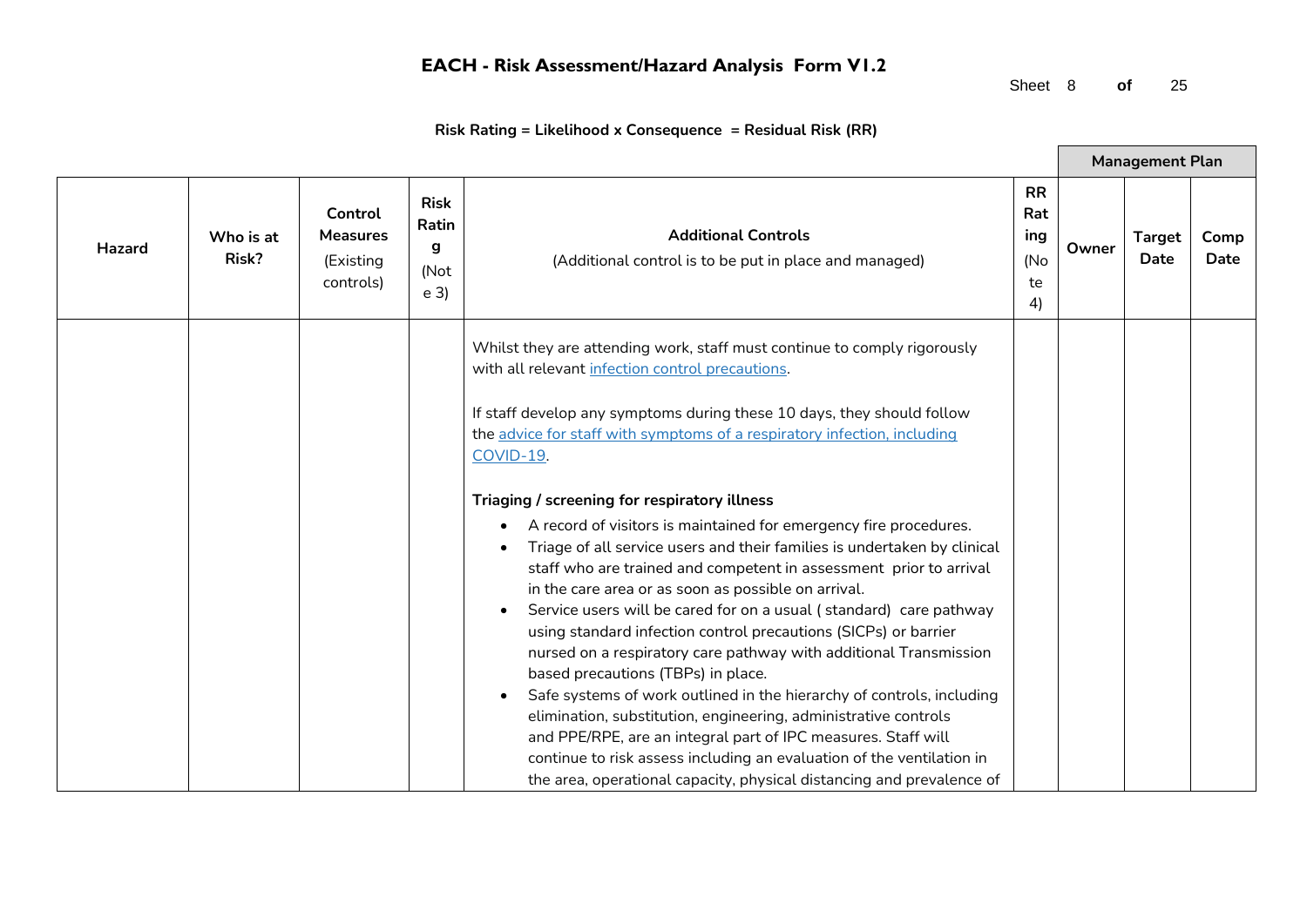Sheet 9 **of** 25

 $\blacksquare$ 

|               |                    |                                                      |                                                     |                                                                                                                                                                                                                                                                                                                                                                                                                                                                                                                                                                                                                                                                                                                                                                                                                                                                                                                                                                                                                                                                                                       |                                            |       | <b>Management Plan</b> |              |
|---------------|--------------------|------------------------------------------------------|-----------------------------------------------------|-------------------------------------------------------------------------------------------------------------------------------------------------------------------------------------------------------------------------------------------------------------------------------------------------------------------------------------------------------------------------------------------------------------------------------------------------------------------------------------------------------------------------------------------------------------------------------------------------------------------------------------------------------------------------------------------------------------------------------------------------------------------------------------------------------------------------------------------------------------------------------------------------------------------------------------------------------------------------------------------------------------------------------------------------------------------------------------------------------|--------------------------------------------|-------|------------------------|--------------|
| <b>Hazard</b> | Who is at<br>Risk? | Control<br><b>Measures</b><br>(Existing<br>controls) | <b>Risk</b><br>Ratin<br>g<br>(Not<br>e <sub>3</sub> | <b>Additional Controls</b><br>(Additional control is to be put in place and managed)                                                                                                                                                                                                                                                                                                                                                                                                                                                                                                                                                                                                                                                                                                                                                                                                                                                                                                                                                                                                                  | <b>RR</b><br>Rat<br>ing<br>(No<br>te<br>4) | Owner | <b>Target</b><br>Date  | Comp<br>Date |
|               |                    |                                                      |                                                     | infection / any new variants of concern Where an unacceptable risk<br>of transmission remains following this risk assessment, it may be<br>necessary to consider the use of respiratory protective equipment<br>(RPE) in specific situations. COVID-19: infection prevention and<br>control (IPC) - GOV.UK (www.gov.uk). This assessment is recorded<br>in the CYP care record.<br>Occupational health and vaccination<br>Prompt recognition of cases of respiratory infection among health and care<br>staff is essential to limit transmission. All staff should be vigilant for any<br>signs of respiratory infection and should not come to work if they have<br>respiratory symptoms and a high temperature.<br>They should seek advice from their manager in the first instance. Who may<br>seek further advice from IPC teams/occupational health department as per<br>the local policy. Symptomatic staff should avoid contact with people both in<br>the hospice and in the general community. Bank, agency, and locum staff<br>should follow the same deployment advice as permanent staff. |                                            |       |                        |              |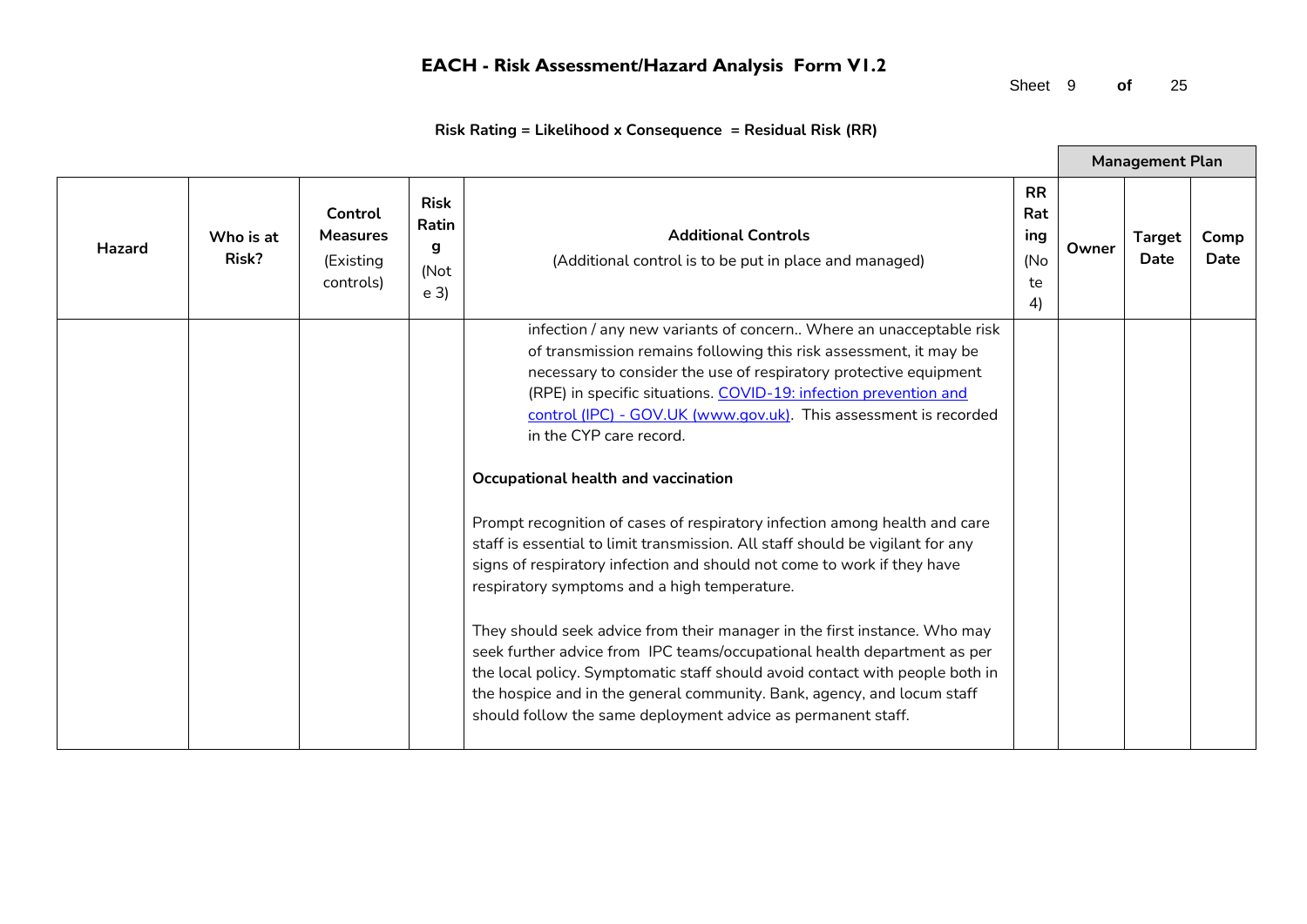Sheet 10 **of** 25

 $\blacksquare$ 

|        |                    |                                                      |                                                     |                                                                                                                                                                                                                                                                                                                                                                                                                                                                                                                                                                                                                                                                                                     |                                            |       | <b>Management Plan</b> |              |
|--------|--------------------|------------------------------------------------------|-----------------------------------------------------|-----------------------------------------------------------------------------------------------------------------------------------------------------------------------------------------------------------------------------------------------------------------------------------------------------------------------------------------------------------------------------------------------------------------------------------------------------------------------------------------------------------------------------------------------------------------------------------------------------------------------------------------------------------------------------------------------------|--------------------------------------------|-------|------------------------|--------------|
| Hazard | Who is at<br>Risk? | Control<br><b>Measures</b><br>(Existing<br>controls) | <b>Risk</b><br>Ratin<br>g<br>(Not<br>e <sub>3</sub> | <b>Additional Controls</b><br>(Additional control is to be put in place and managed)                                                                                                                                                                                                                                                                                                                                                                                                                                                                                                                                                                                                                | <b>RR</b><br>Rat<br>ing<br>(No<br>te<br>4) | Owner | <b>Target</b><br>Date  | Comp<br>Date |
|        |                    |                                                      |                                                     | Systems are in place to ensure that country-specific vaccination and testing<br>policies are in place as advised by occupational health/public health teams.<br>The vaccination status of staff may be considered when making staffing<br>decisions for cohort areas. Regardless of whether staff have had and<br>recovered from or have received vaccination for a specific respiratory<br>pathogen they must continue to follow the infection control precautions,<br>including PPE, as outlined in this document:<br>Infection prevention and control for seasonal respiratory infections in health<br>and care settings (including SARS-CoV-2) for winter 2021 to 2022 - GOV.UK<br>(www.gov.uk) |                                            |       |                        |              |
|        |                    |                                                      |                                                     | <b>Universal masking</b><br>Universal masking is practiced throughout the hospices and offices<br>linked to hospice buildings (with exception of central services<br>building Milton which is considered a separate building as it has its<br>own entrance).<br>Any respiratory symptomatic or confirmed positive (covid or other<br>contagious respiratory illness such as RSV) service users must be<br>cared for using TBPs on a respiratory care pathway with clear                                                                                                                                                                                                                             |                                            |       |                        |              |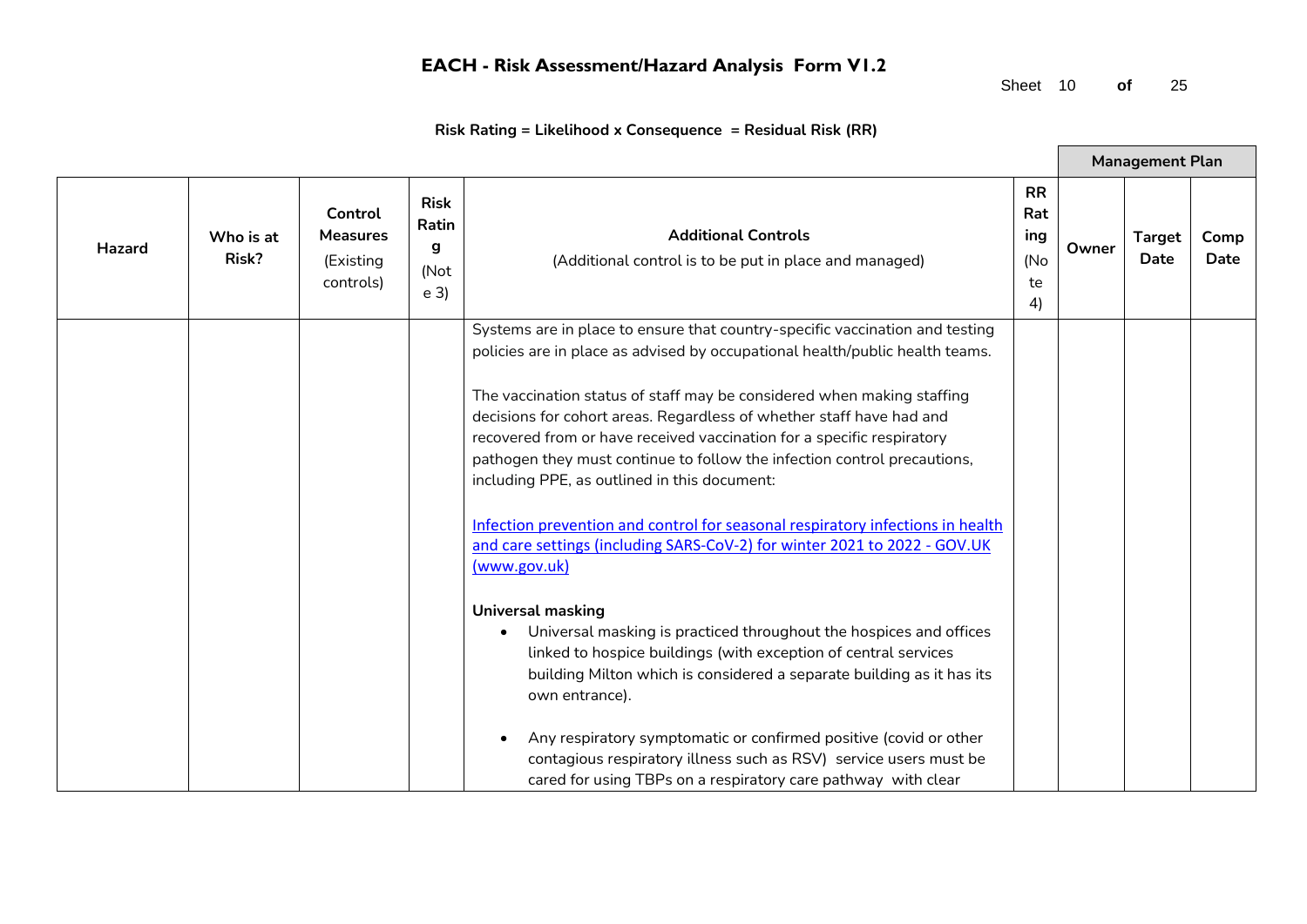Sheet 11 **of** 25

|        |                    |                                                      |                                                     |                                                                                                                                                                                                                                                                                                                                                                                                                                                                                                                                                                                                                                                                                                                                                                                                                                                                                                                                                                                                                                                                    |                                            |       | <b>Management Plan</b>       |              |
|--------|--------------------|------------------------------------------------------|-----------------------------------------------------|--------------------------------------------------------------------------------------------------------------------------------------------------------------------------------------------------------------------------------------------------------------------------------------------------------------------------------------------------------------------------------------------------------------------------------------------------------------------------------------------------------------------------------------------------------------------------------------------------------------------------------------------------------------------------------------------------------------------------------------------------------------------------------------------------------------------------------------------------------------------------------------------------------------------------------------------------------------------------------------------------------------------------------------------------------------------|--------------------------------------------|-------|------------------------------|--------------|
| Hazard | Who is at<br>Risk? | Control<br><b>Measures</b><br>(Existing<br>controls) | <b>Risk</b><br>Ratin<br>q<br>(Not<br>e <sub>3</sub> | <b>Additional Controls</b><br>(Additional control is to be put in place and managed)                                                                                                                                                                                                                                                                                                                                                                                                                                                                                                                                                                                                                                                                                                                                                                                                                                                                                                                                                                               | <b>RR</b><br>Rat<br>ing<br>(No<br>te<br>4) | Owner | <b>Target</b><br><b>Date</b> | Comp<br>Date |
|        |                    |                                                      |                                                     | barrier nursing arrangements in place. One additional designated<br>care space, following risk assessment, may be provided. Local<br>arrangements are in place to identify specific and individual care<br>environment for that service user (e.g. bedroom, bedroom and play<br>room, bedroom and sensory room etc). These specific arrangements<br>are communicated and handed over at least daily during shift<br>handovers and/or Daily Care Planning meetings.<br>Facilities and housekeeping arrangements must match with either<br>standard care or respiratory care pathway processes as required.<br><b>Wearing of scrubs</b><br>Staff working in care areas should wear scrubs<br>Facilities staff may wear their uniform (as appropriate)<br>Staff have been provided with designated changing facilities<br>including showering facilities<br>Clean scrubs are worn for each shift and laundered on site.<br>As covid secure and non secure areas are no longer mandated<br>gowns are not required to be worn over scrubs when leaving the<br>care area |                                            |       |                              |              |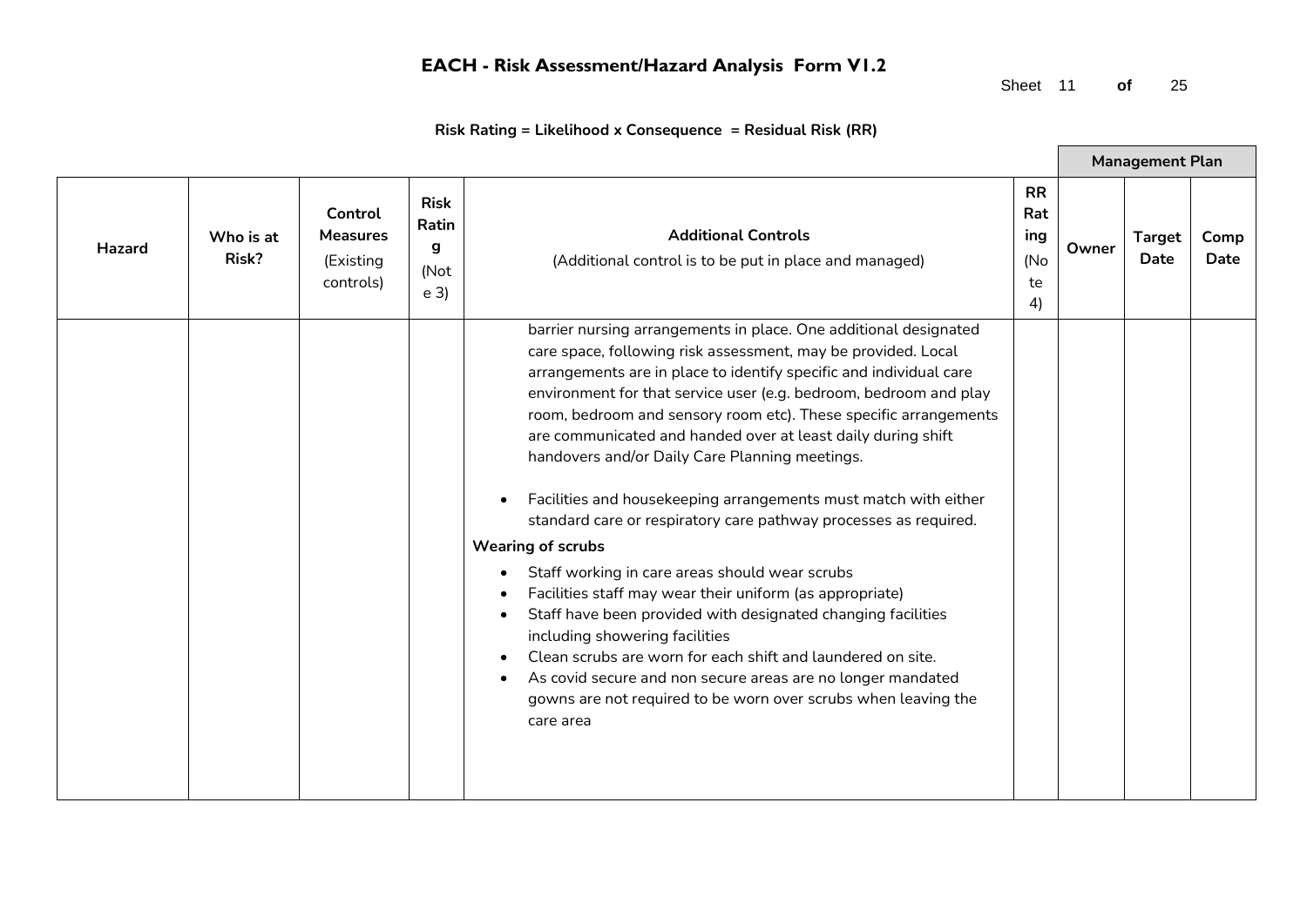Sheet 12 **of** 25

 $\blacksquare$ 

|        |                    |                                                      |                                                     |                                                                                                                                                                                                                                                                                                                                                                                                                                                                                                                                                                                                                                                                                                                                                                                                                                                                                                                                                                                                                                                                                                                                                                                                                                                                                               |                                            |       | <b>Management Plan</b> |              |
|--------|--------------------|------------------------------------------------------|-----------------------------------------------------|-----------------------------------------------------------------------------------------------------------------------------------------------------------------------------------------------------------------------------------------------------------------------------------------------------------------------------------------------------------------------------------------------------------------------------------------------------------------------------------------------------------------------------------------------------------------------------------------------------------------------------------------------------------------------------------------------------------------------------------------------------------------------------------------------------------------------------------------------------------------------------------------------------------------------------------------------------------------------------------------------------------------------------------------------------------------------------------------------------------------------------------------------------------------------------------------------------------------------------------------------------------------------------------------------|--------------------------------------------|-------|------------------------|--------------|
| Hazard | Who is at<br>Risk? | Control<br><b>Measures</b><br>(Existing<br>controls) | <b>Risk</b><br>Ratin<br>g<br>(Not<br>e <sub>3</sub> | <b>Additional Controls</b><br>(Additional control is to be put in place and managed)                                                                                                                                                                                                                                                                                                                                                                                                                                                                                                                                                                                                                                                                                                                                                                                                                                                                                                                                                                                                                                                                                                                                                                                                          | <b>RR</b><br>Rat<br>ing<br>(No<br>te<br>4) | Owner | <b>Target</b><br>Date  | Comp<br>Date |
|        |                    |                                                      |                                                     | Maintaining physical distancing<br>• All care and volunteer staff must maintain social/physical distancing<br>of 2 metres where possible (unless providing clinical or personal<br>care and wearing PPE).<br>The face to face delivery of activities, meetings and training is<br>individually risk assessed and may continue to be delivered via<br>virtual platforms.<br>Any end of life care, urgent short break care and symptom<br>management work continues face to face.<br>Wellbeing activities and events are individually risk assessed<br>including number of attendees, ability to social distance and ability<br>to ventilate venue to decide if they should be held face to face or<br>virtually.<br>Face to face arranged visits, meetings and training must be essential<br>for EACH business and / or clinical purposes.<br>If not rostered to be on site, staff who are hybrid workers can work<br>from home. Staff who are required to work in the hospice buildings<br>due to the requirements of their role, should continue to do so<br>following the procedures outlined to ensure safe practice.<br>Maximum number of staff permitted in each office displayed.<br>Desks are positioned for staff to work back-to-back or side-to-side<br>(rather than face-to-face). |                                            |       |                        |              |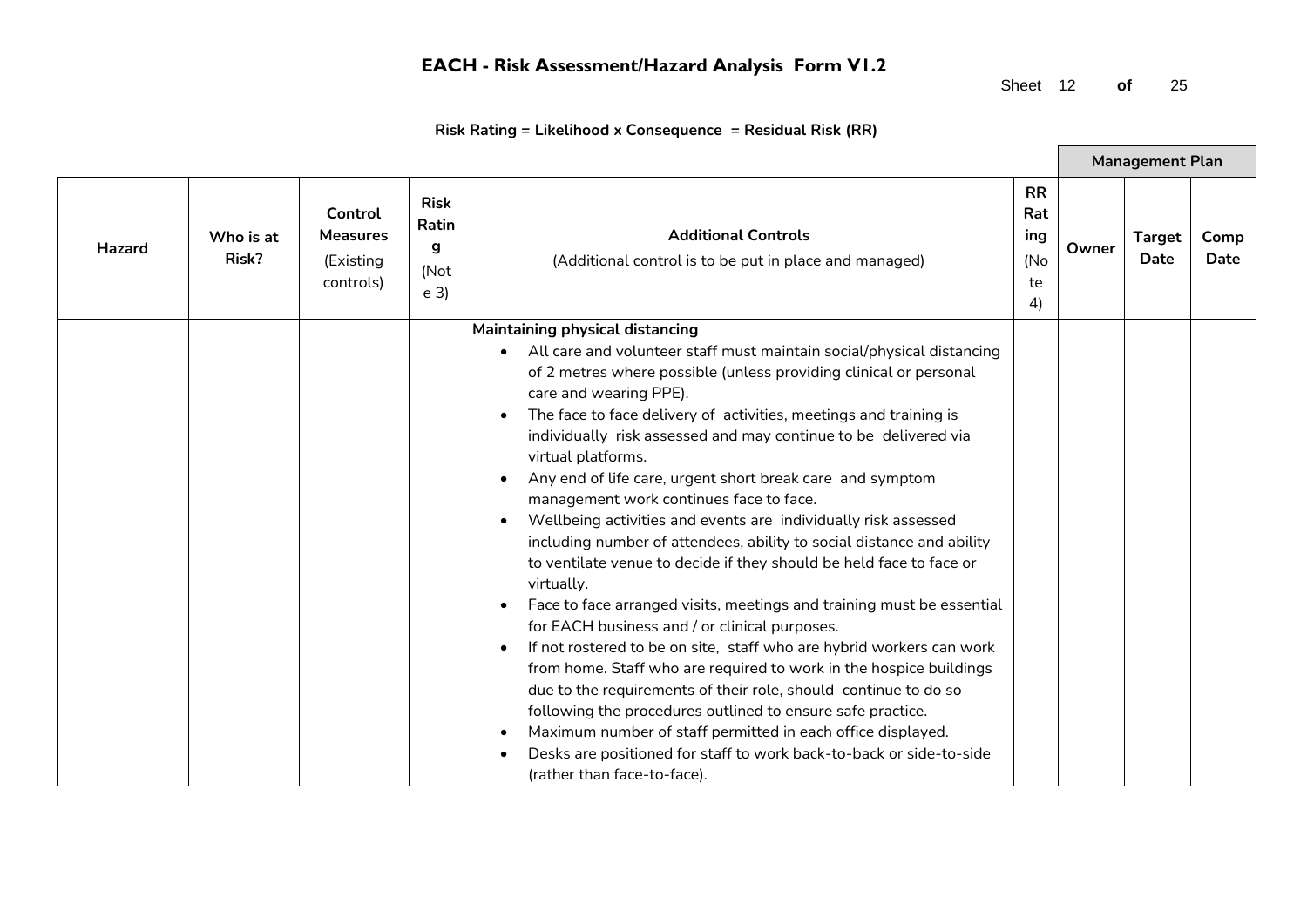Sheet 13 **of** 25

 $\blacksquare$ 

|               |                    |                                                      |                                                     |                                                                                                                                                                                                                                                                                                                                                                                                                                                                                                                                                                                                                                                                                                                                                                                                                                                                                                                                                                                                                                                                                           |                                            |       | <b>Management Plan</b>       |              |
|---------------|--------------------|------------------------------------------------------|-----------------------------------------------------|-------------------------------------------------------------------------------------------------------------------------------------------------------------------------------------------------------------------------------------------------------------------------------------------------------------------------------------------------------------------------------------------------------------------------------------------------------------------------------------------------------------------------------------------------------------------------------------------------------------------------------------------------------------------------------------------------------------------------------------------------------------------------------------------------------------------------------------------------------------------------------------------------------------------------------------------------------------------------------------------------------------------------------------------------------------------------------------------|--------------------------------------------|-------|------------------------------|--------------|
| <b>Hazard</b> | Who is at<br>Risk? | Control<br><b>Measures</b><br>(Existing<br>controls) | <b>Risk</b><br>Ratin<br>g<br>(Not<br>e <sub>3</sub> | <b>Additional Controls</b><br>(Additional control is to be put in place and managed)                                                                                                                                                                                                                                                                                                                                                                                                                                                                                                                                                                                                                                                                                                                                                                                                                                                                                                                                                                                                      | <b>RR</b><br>Rat<br>ing<br>(No<br>te<br>4) | Owner | <b>Target</b><br><b>Date</b> | Comp<br>Date |
|               |                    |                                                      |                                                     | Managers to consider work schedules including start and finish<br>times and shift patterns to stagger the number of staff working in<br>the building, where possible.<br>Arrangements for staff to pre book a desk space using the online<br>calendar are in place<br>Living safely with respiratory infections, including COVID-19 -<br>GOV.UK (www.gov.uk).<br>Guidance on health and safety at work - HSE<br>Reducing the spread of respiratory infections, including COVID-19, in the<br>workplace - GOV.UK (www.gov.uk)<br><b>Personal Protective Equipment (PPE)</b><br>4-6 weeks Stock of PPE maintained at all sites with centralised<br>overflow store in Milton.<br>Staff to wear appropriate PPE as per PHE NHSE IPAC guidance<br>$\bullet$<br>Current PPE requirements displayed within hospice buildings at key<br>locations for staff to review.<br>EACH clinical equipment is cleaned before and after use.<br>$\bullet$<br>Training in IPC measures are provided to all staff, including the<br>correct use of PPE (including a face fit test if wearing a filtering face |                                            |       |                              |              |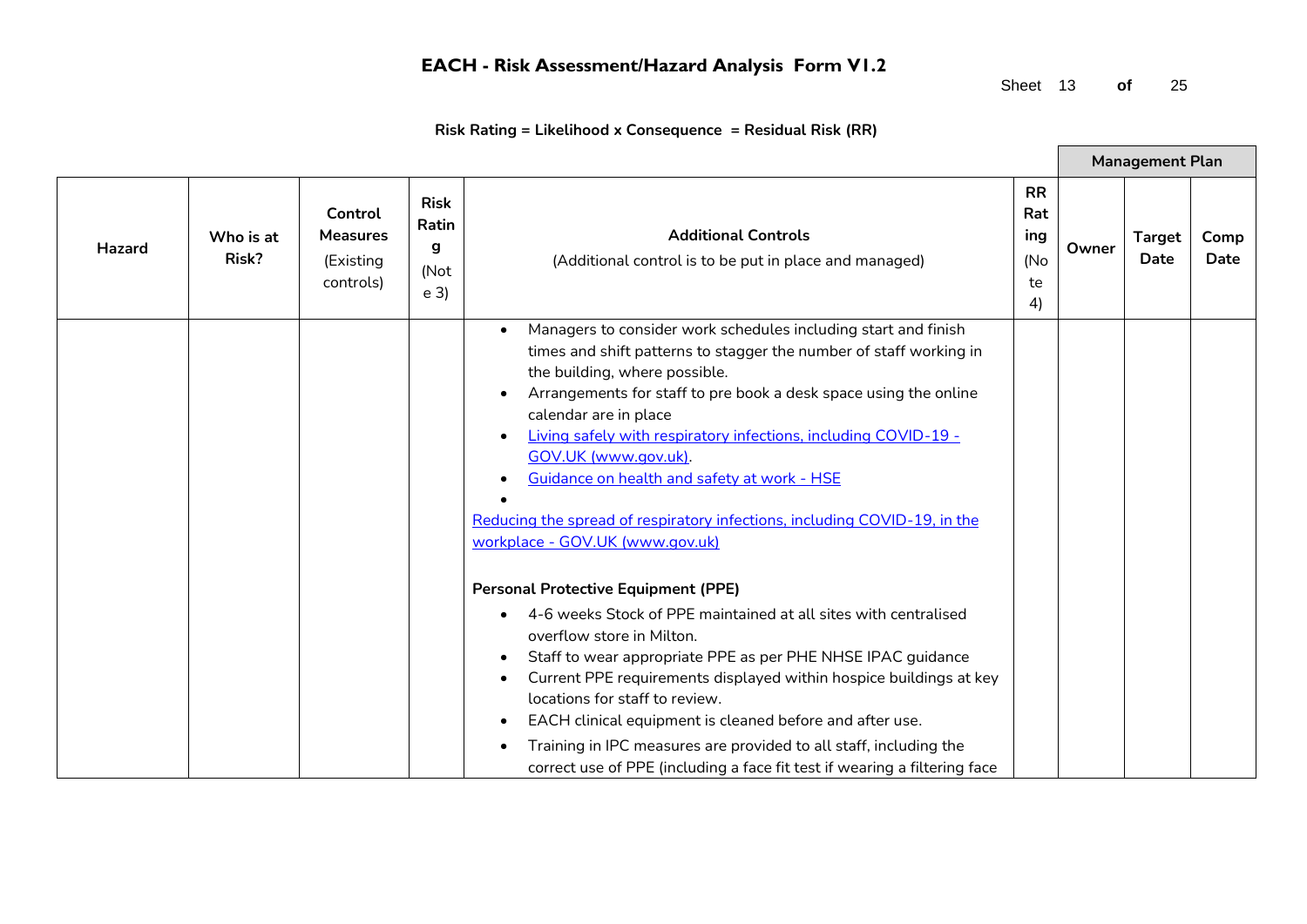Sheet 14 **of** 25

 $\blacksquare$ 

|               |                    |                                                      |                                                     |                                                                                                                                                                                                                                                                                                                                                                                                                                                                                                                                                                                                                                                                                                                                                                                                                                                                                                                                                                                                                                                                                                                                                                                                                                           |                                            |       | <b>Management Plan</b>       |              |
|---------------|--------------------|------------------------------------------------------|-----------------------------------------------------|-------------------------------------------------------------------------------------------------------------------------------------------------------------------------------------------------------------------------------------------------------------------------------------------------------------------------------------------------------------------------------------------------------------------------------------------------------------------------------------------------------------------------------------------------------------------------------------------------------------------------------------------------------------------------------------------------------------------------------------------------------------------------------------------------------------------------------------------------------------------------------------------------------------------------------------------------------------------------------------------------------------------------------------------------------------------------------------------------------------------------------------------------------------------------------------------------------------------------------------------|--------------------------------------------|-------|------------------------------|--------------|
| <b>Hazard</b> | Who is at<br>Risk? | Control<br><b>Measures</b><br>(Existing<br>controls) | <b>Risk</b><br>Ratin<br>g<br>(Not<br>e <sub>3</sub> | <b>Additional Controls</b><br>(Additional control is to be put in place and managed)                                                                                                                                                                                                                                                                                                                                                                                                                                                                                                                                                                                                                                                                                                                                                                                                                                                                                                                                                                                                                                                                                                                                                      | <b>RR</b><br>Rat<br>ing<br>(No<br>te<br>4) | Owner | <b>Target</b><br><b>Date</b> | Comp<br>Date |
|               |                    |                                                      |                                                     | piece (FFP3), respirator, and the correct technique for putting on and<br>removing (donning / doffing) safely.<br>Mouth-to-mouth resuscitation - bag valve masks are available for<br>resuscitation for CYP in the care environment. When resuscitation is<br>required to be given to an adult, parent, visitor or staff, the first aider<br>must follow the advice below and use a cover for the mouth to<br>prevent the physical contact with another person<br>https://www.resus.org.uk/media/statements/resuscitation-council-uk-<br>statements-on-covid-19-coronavirus-cpr-and-resuscitation/covid-<br>community/<br>FFP3 masks and long sleeve gowns are available alongside the<br>resuscitation equipment should these be necessary.<br>Staff to report any problems with their skin as per usual practice via<br>their line manager having followed all the advice in the infection<br>control SOP.<br>https://www.hse.gov.uk/skin/professional/health-surveillance.htm<br>Sessional use of PPE other than IIR masks should not be<br>$\bullet$<br>encouraged. Where necessary this should be risk assessed taking<br>into account the CYP assessed health needs, the environment and<br>the context of care delivery to others. |                                            |       |                              |              |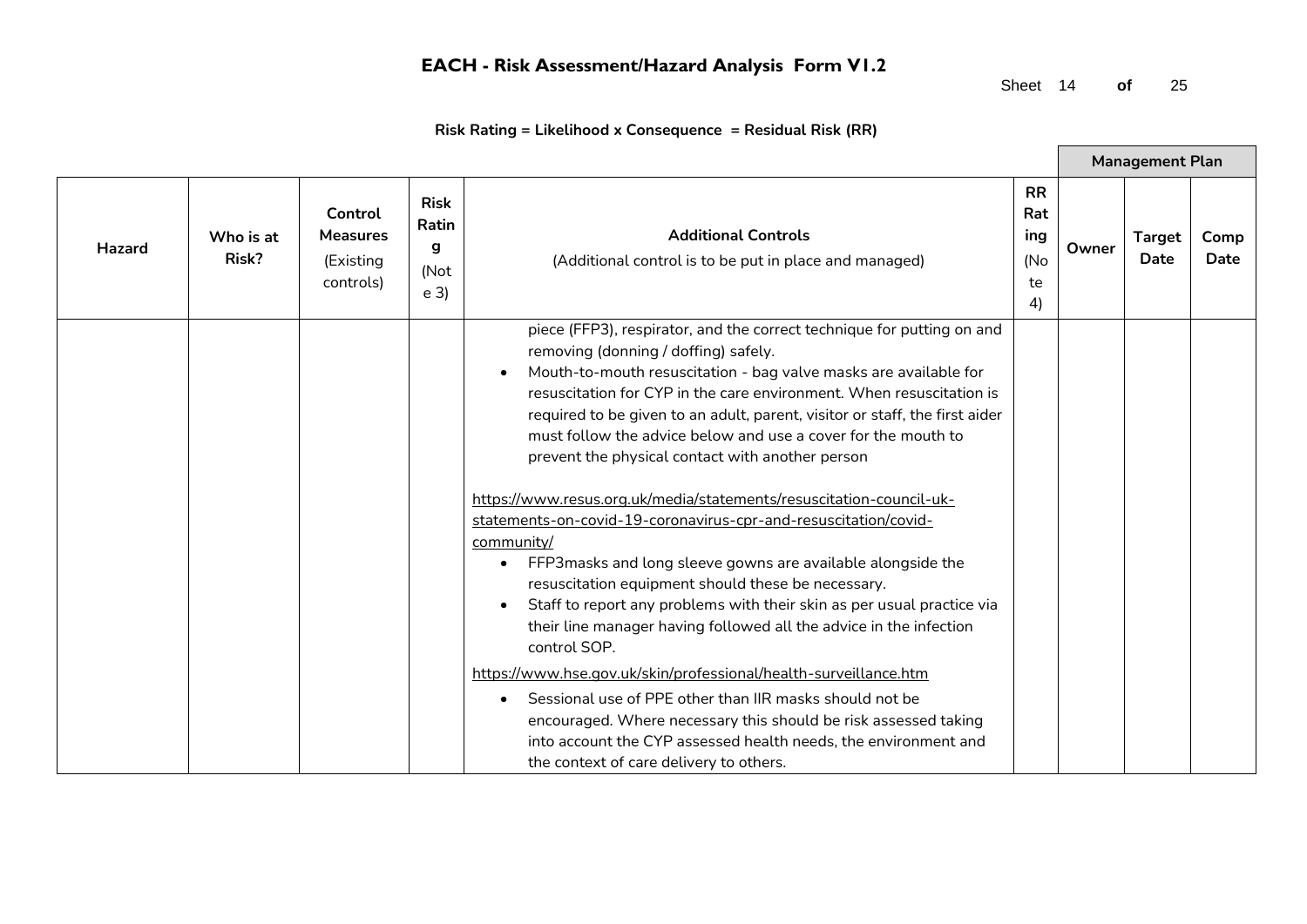Sheet 15 **of** 25

 $\blacksquare$ 

|               |                    |                                                      |                                                     |                                                                                                                                                                                                                                                                                                                                                                                                                                                                                                                                                                                                                                                                                                                                                                                                                                                                                                                                                                                                                                                                                                                                                                                                                                                                                                                                                            |                                            |       | <b>Management Plan</b> |              |
|---------------|--------------------|------------------------------------------------------|-----------------------------------------------------|------------------------------------------------------------------------------------------------------------------------------------------------------------------------------------------------------------------------------------------------------------------------------------------------------------------------------------------------------------------------------------------------------------------------------------------------------------------------------------------------------------------------------------------------------------------------------------------------------------------------------------------------------------------------------------------------------------------------------------------------------------------------------------------------------------------------------------------------------------------------------------------------------------------------------------------------------------------------------------------------------------------------------------------------------------------------------------------------------------------------------------------------------------------------------------------------------------------------------------------------------------------------------------------------------------------------------------------------------------|--------------------------------------------|-------|------------------------|--------------|
| <b>Hazard</b> | Who is at<br>Risk? | Control<br><b>Measures</b><br>(Existing<br>controls) | <b>Risk</b><br>Ratin<br>g<br>(Not<br>e <sub>3</sub> | <b>Additional Controls</b><br>(Additional control is to be put in place and managed)                                                                                                                                                                                                                                                                                                                                                                                                                                                                                                                                                                                                                                                                                                                                                                                                                                                                                                                                                                                                                                                                                                                                                                                                                                                                       | <b>RR</b><br>Rat<br>ing<br>(No<br>te<br>4) | Owner | <b>Target</b><br>Date  | Comp<br>Date |
|               |                    |                                                      |                                                     | Single use PPE in the hospice is located on a trolley in appropriate<br>areas close to the point of use on entering the care areas and<br>outside service user bedrooms.<br>Single use PPE should be changed immediately after each service<br>user and/or after completing a procedure or task<br>Where a staff member has been issued with reusable PPE such as<br>face shields and visors, these should be decontaminated after each<br>use following manufacturers guidance.<br>Gloves should be worn when there is exposure to blood and/or<br>other body fluids and changed immediately after each service user.<br>Plastic aprons should be worn when providing direct care within 2<br>$\bullet$<br>metres of respiratory care pathway and changed between service<br>users.<br>Full body gowns or fluid repellent coveralls should be worn when<br>there is a risk of extensive splashing of blood and/or body fluids and<br>/ or when undertaking aerosol generating procedures for children on<br>a respiratory care pathway and should be changed between service<br>users.<br>Eye or face protection should be worn during aerosol generating<br>procedures following a risk assessment and should not be touched<br>when worn.<br>Fluid resistant surgical masks should be worn all of the time in all<br>locations in the hospice buildings |                                            |       |                        |              |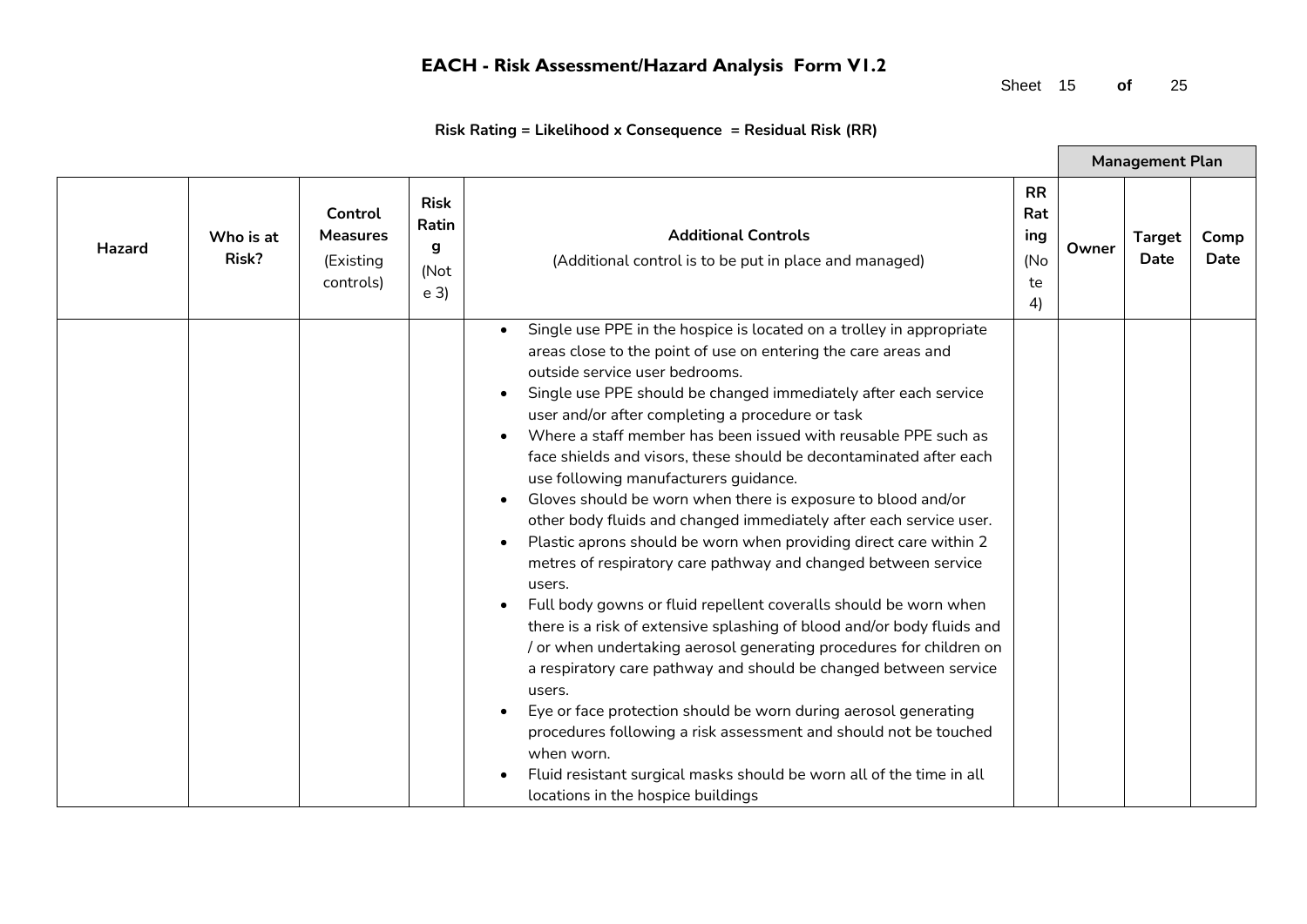Sheet 16 **of** 25

 $\blacksquare$ 

|        |                    |                                                      |                                                     |                                                                                                                                                                                                                                                                                                                                                                                                                                                                                                                                                                                                                                                                                                                                                                                                                                                                                                                                                                                                                                                                                                           |                                            |       | <b>Management Plan</b> |              |
|--------|--------------------|------------------------------------------------------|-----------------------------------------------------|-----------------------------------------------------------------------------------------------------------------------------------------------------------------------------------------------------------------------------------------------------------------------------------------------------------------------------------------------------------------------------------------------------------------------------------------------------------------------------------------------------------------------------------------------------------------------------------------------------------------------------------------------------------------------------------------------------------------------------------------------------------------------------------------------------------------------------------------------------------------------------------------------------------------------------------------------------------------------------------------------------------------------------------------------------------------------------------------------------------|--------------------------------------------|-------|------------------------|--------------|
| Hazard | Who is at<br>Risk? | Control<br><b>Measures</b><br>(Existing<br>controls) | <b>Risk</b><br>Ratin<br>g<br>(Not<br>e <sub>3</sub> | <b>Additional Controls</b><br>(Additional control is to be put in place and managed)                                                                                                                                                                                                                                                                                                                                                                                                                                                                                                                                                                                                                                                                                                                                                                                                                                                                                                                                                                                                                      | <b>RR</b><br>Rat<br>ing<br>(No<br>te<br>4) | Owner | <b>Target</b><br>Date  | Comp<br>Date |
|        |                    |                                                      |                                                     | Monitoring of IPC practices - guidance updated as required<br>Standard infection prevention and control processes are practiced at<br>all times to minimise the risk of contact, droplet and aerosol<br>transmission this includes universal masking. IPC guidance regularly<br>reviewed.<br>Update on changes to national guidance shared via service level<br>agreement with IPC named professionals.<br>Monitoring of IPC practices occurs dynamically on a daily basis by<br>locality leadership team and daily care planning processes.<br>H&S environment walk rounds to include PPE use and storage,<br>handwashing and social distancing practice.<br>https://www.gov.uk/government/publications/wuhan-novel-coronavirus-<br>infection-prevention-and-control/updates-to-the-infection-prevention-and-<br>control-quidance-for-covid-19<br><b>Hand hygiene</b><br>Guidance on hand hygiene, respiratory and cough hygiene, for all<br>$\bullet$<br>care staff can be found here.<br>20200520_COVID-19_Infection prevention control_Best practice handrub-1<br>(2).pdf (publishing.service.gov.uk) |                                            |       |                        |              |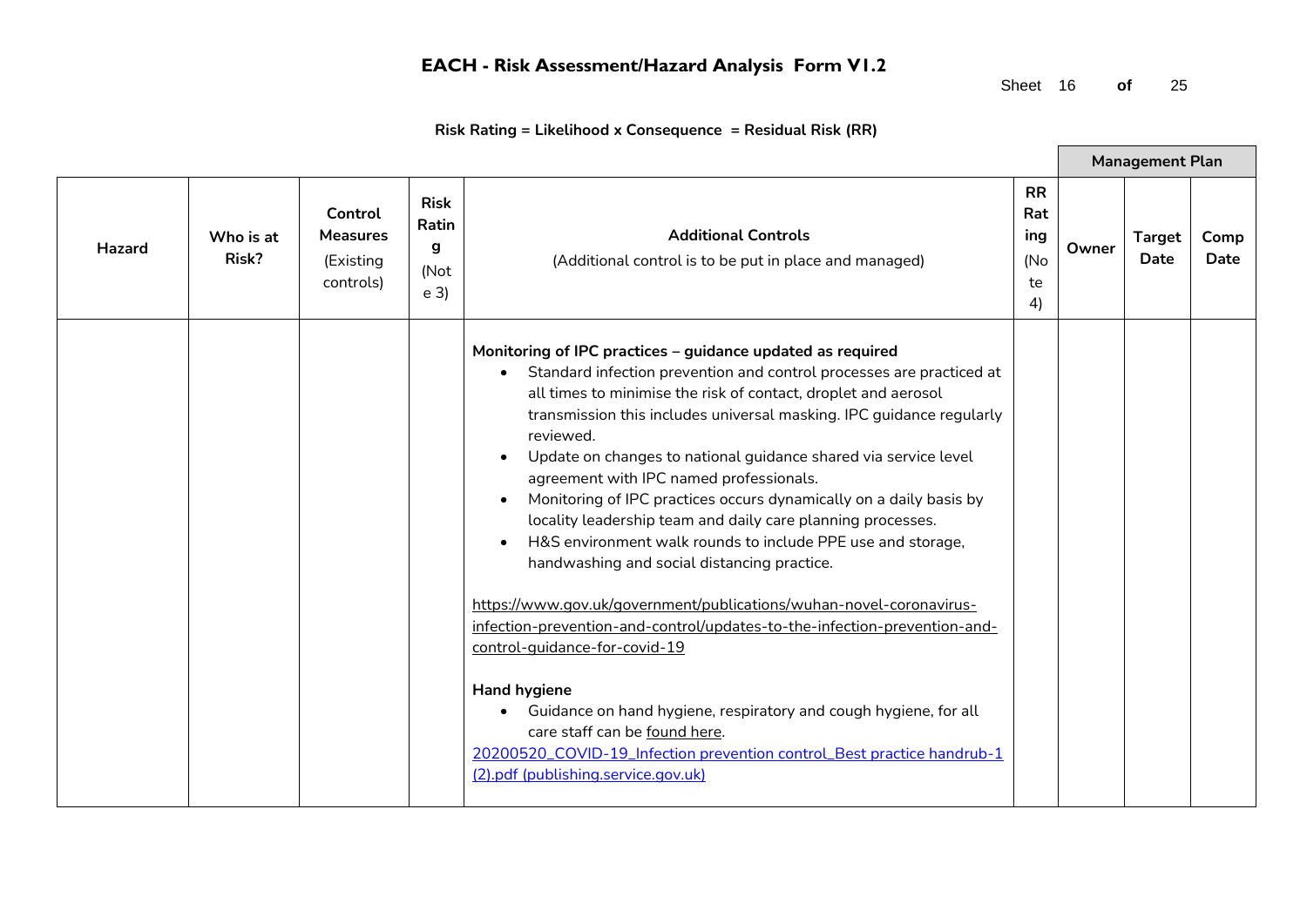Sheet 17 **of** 25

 $\blacksquare$ 

|        |                    |                                                      |                                                     |                                                                                                                                                                                                                                                                                                                                                                                                                                                                                                                                                                                                                                                                                                                                                                                                                                                                                                                                                                                                                                                                                                                                                                                                                                                          |                                            |       | <b>Management Plan</b>       |              |
|--------|--------------------|------------------------------------------------------|-----------------------------------------------------|----------------------------------------------------------------------------------------------------------------------------------------------------------------------------------------------------------------------------------------------------------------------------------------------------------------------------------------------------------------------------------------------------------------------------------------------------------------------------------------------------------------------------------------------------------------------------------------------------------------------------------------------------------------------------------------------------------------------------------------------------------------------------------------------------------------------------------------------------------------------------------------------------------------------------------------------------------------------------------------------------------------------------------------------------------------------------------------------------------------------------------------------------------------------------------------------------------------------------------------------------------|--------------------------------------------|-------|------------------------------|--------------|
| Hazard | Who is at<br>Risk? | Control<br><b>Measures</b><br>(Existing<br>controls) | <b>Risk</b><br>Ratin<br>g<br>(Not<br>e <sub>3</sub> | <b>Additional Controls</b><br>(Additional control is to be put in place and managed)                                                                                                                                                                                                                                                                                                                                                                                                                                                                                                                                                                                                                                                                                                                                                                                                                                                                                                                                                                                                                                                                                                                                                                     | <b>RR</b><br>Rat<br>ing<br>(No<br>te<br>4) | Owner | <b>Target</b><br><b>Date</b> | Comp<br>Date |
|        |                    |                                                      |                                                     | https://www.nhs.uk/conditions/emollients/<br>Gel sanitisers available in all areas where washing facilities are not<br>$\bullet$<br>readily available.<br>Staff to be encouraged to protect their skin by applying emollient<br>cream regularly.<br>Additional hand hygiene stations (alcohol-based hand rub) and<br>signage in place to ensure good hygiene practices in staff, patients<br>and visitors.<br>Quarterly hand hygiene audits completed.<br><b>Visitors</b><br>Essential visits to the hospices are permitted.<br>All visitors must be triaged and confirm that they are fit to enter the<br>hospice by an EACH member of staff BEFORE entering the hospices.<br>Visitors will need to undertake a LFT (after risk assessment) before<br>entering the building. (this policy will be reviewed on 31 May 2022)<br>Visits to the hospice are in accordance with the Visitor Policy.<br>Family visitors including siblings are risk assessed on an individual<br>basis and according to the context of their visit.<br>Family members (or those important to a CYP) who are resident or<br>visiting are required to wear face coverings in all communal care<br>areas but these are not needed in CYP bedroom or designated area<br>for care. |                                            |       |                              |              |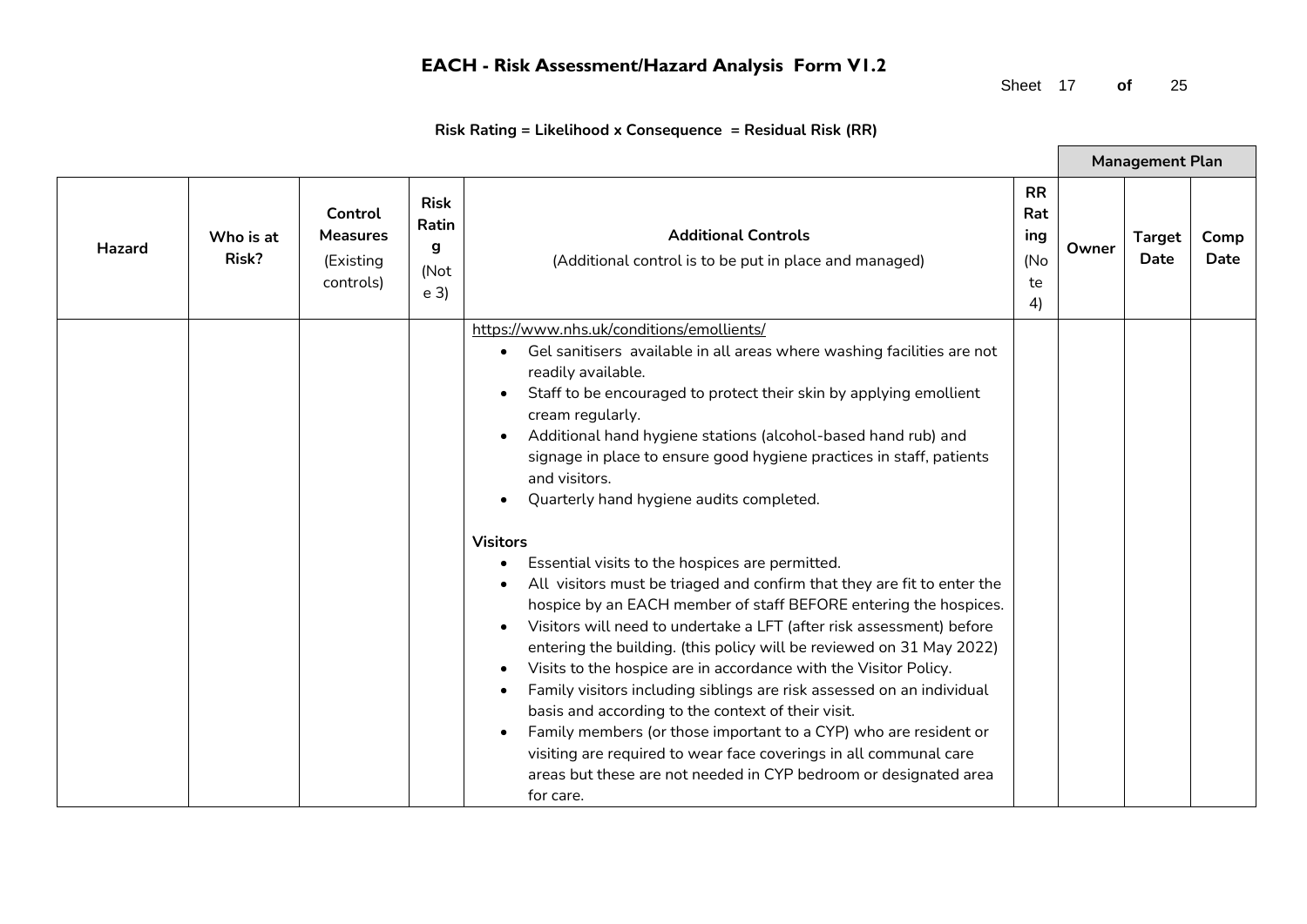Sheet 18 **of** 25

 $\blacksquare$ 

| <b>Risk</b><br>Control<br>Ratin<br><b>Additional Controls</b><br><b>Measures</b><br>Who is at<br><b>Hazard</b><br>g<br>Risk?                                                                                                                                                                                                                                                                                                                                                                                                                                                                                                                                                                                                                                                                                                                                                                                                                                                                                                                                                                                                                                                                                                                                                                                                                    | <b>RR</b><br>Rat<br>ing<br>(No<br>te | Owner | <b>Target</b><br>Date | Comp |
|-------------------------------------------------------------------------------------------------------------------------------------------------------------------------------------------------------------------------------------------------------------------------------------------------------------------------------------------------------------------------------------------------------------------------------------------------------------------------------------------------------------------------------------------------------------------------------------------------------------------------------------------------------------------------------------------------------------------------------------------------------------------------------------------------------------------------------------------------------------------------------------------------------------------------------------------------------------------------------------------------------------------------------------------------------------------------------------------------------------------------------------------------------------------------------------------------------------------------------------------------------------------------------------------------------------------------------------------------|--------------------------------------|-------|-----------------------|------|
| (Existing<br>(Additional control is to be put in place and managed)<br>(Not<br>controls)<br>e <sub>3</sub>                                                                                                                                                                                                                                                                                                                                                                                                                                                                                                                                                                                                                                                                                                                                                                                                                                                                                                                                                                                                                                                                                                                                                                                                                                      | 4)                                   |       |                       | Date |
| All external visitors are required to wear a face covering/mask.<br>Visitors are advised ahead of time of the infection prevention and<br>control arrangements in place prior to entering the hospice building,<br>including bringing a face covering (family members only) or that a<br>face mask will be provided for their use.<br>If a visitor is unable to wear a face covering or face mask they should<br>be advised to make this known before their visit.<br>Arrangements for visitors attending meeting rooms at The Nook,<br>The Treehouse and Milton Central services (e.g. recruitment<br>interview) must comply with the arrangements described above.<br>Arrangements for visitors wishing to access the hospice care areas<br>as part of fundraising or clinical training should follow the Visitors<br>policy. In addition, when entering the clinical care area the visitor<br>must wear a surgical mask at all times and comply with IPC<br>arrangements.<br>In general there should be no more than 5 visitors (including one<br>member of staff to escort them) for fundraising purposes.<br>Family members are not required to wear face covering in family<br>accommodation and may be asked to wear one if staff enter the<br>rooms<br>Areas in the hospices are no longer designated as covid secure and in-<br>secure |                                      |       |                       |      |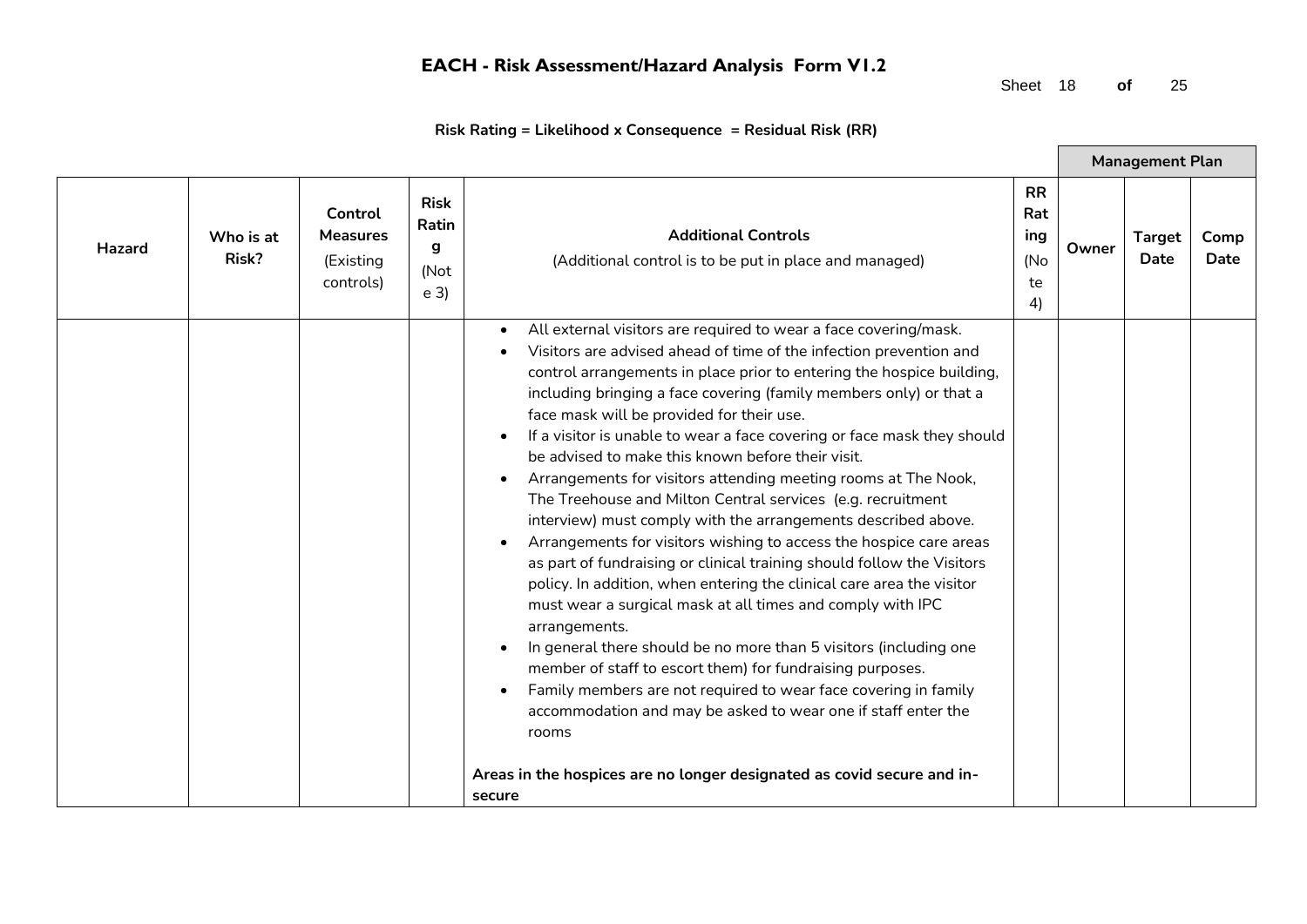Sheet 19 **of** 25

 $\blacksquare$ 

|               |                    |                                                      |                                                     |                                                                                                                                                                                                                                                                                                                                                                                                                                                                                                                                                                                                                                                                                                                                                                                                                                                                                                                                                                                                                                                                                                                                                                                                                         |                                            |       | <b>Management Plan</b> |              |
|---------------|--------------------|------------------------------------------------------|-----------------------------------------------------|-------------------------------------------------------------------------------------------------------------------------------------------------------------------------------------------------------------------------------------------------------------------------------------------------------------------------------------------------------------------------------------------------------------------------------------------------------------------------------------------------------------------------------------------------------------------------------------------------------------------------------------------------------------------------------------------------------------------------------------------------------------------------------------------------------------------------------------------------------------------------------------------------------------------------------------------------------------------------------------------------------------------------------------------------------------------------------------------------------------------------------------------------------------------------------------------------------------------------|--------------------------------------------|-------|------------------------|--------------|
| <b>Hazard</b> | Who is at<br>Risk? | Control<br><b>Measures</b><br>(Existing<br>controls) | <b>Risk</b><br>Ratin<br>g<br>(Not<br>e <sub>3</sub> | <b>Additional Controls</b><br>(Additional control is to be put in place and managed)                                                                                                                                                                                                                                                                                                                                                                                                                                                                                                                                                                                                                                                                                                                                                                                                                                                                                                                                                                                                                                                                                                                                    | <b>RR</b><br>Rat<br>ing<br>(No<br>te<br>4) | Owner | <b>Target</b><br>Date  | Comp<br>Date |
|               |                    |                                                      |                                                     | ALL hospice care areas must follow standard infection control<br>pathway with universal masking.<br>Fluid resistant surgical masks (or face coverings for family members)<br>are worn in all environments.<br>Ensure work areas ventilated<br>All staff are required to ensure their work spaces are adequately<br>ventilated. Ventilation reduces how much virus is in the air and<br>therefore reduces the risk from aerosol transmission in that area.<br>Staff can improve natural ventilation by fully or partially opening<br>windows, air vents and doors. Don't prop fire doors open. It is<br>important not to close windows or doors completely when people<br>are using or occupying a naturally ventilated area. This can result in<br>very low levels of ventilation. Airing rooms as frequently as you can<br>improves ventilation. Open all the doors and windows fully to<br>maximise the ventilation in a room. It may be better to do this when<br>the room is unoccupied.<br>Large fans should not be used in the hospice building in areas<br>where there is more than one person present<br>Hand held fans for symptom management of CYP may be used<br>Use of hospice building for staff training |                                            |       |                        |              |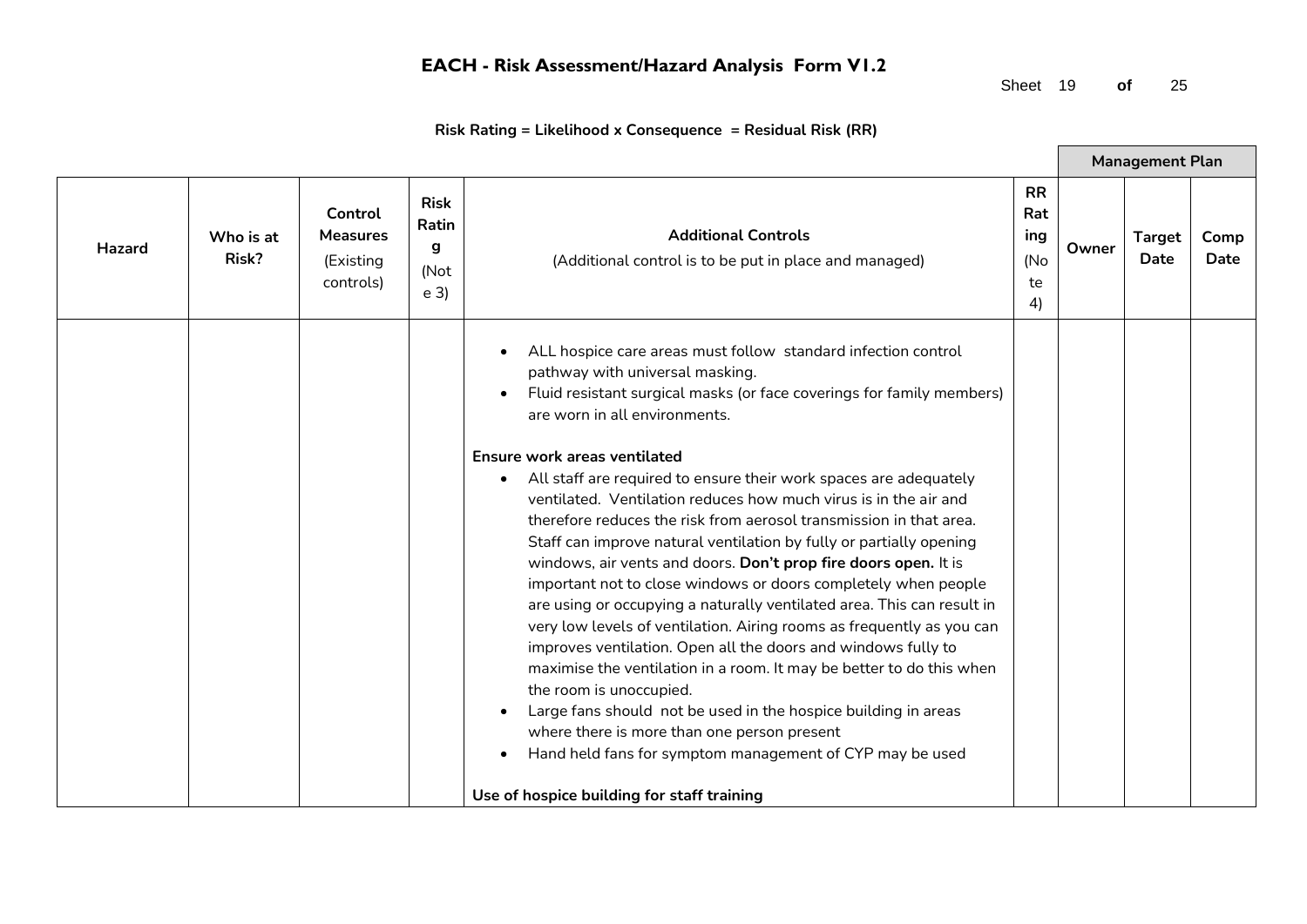Sheet 20 **of** 25

 $\blacksquare$ 

| Risk Rating = Likelihood x Consequence  = Residual Risk (RR) |  |  |
|--------------------------------------------------------------|--|--|
|--------------------------------------------------------------|--|--|

|               |                    |                                                      |                                                     |                                                                                                                                                                                                                                                                                                                                                                                                                                                                                                                                                                                                                                                                                                                                                                                                                                                                                                                                                                                                                                                                                                                                                          |                                            |       | <b>Management Plan</b> |              |
|---------------|--------------------|------------------------------------------------------|-----------------------------------------------------|----------------------------------------------------------------------------------------------------------------------------------------------------------------------------------------------------------------------------------------------------------------------------------------------------------------------------------------------------------------------------------------------------------------------------------------------------------------------------------------------------------------------------------------------------------------------------------------------------------------------------------------------------------------------------------------------------------------------------------------------------------------------------------------------------------------------------------------------------------------------------------------------------------------------------------------------------------------------------------------------------------------------------------------------------------------------------------------------------------------------------------------------------------|--------------------------------------------|-------|------------------------|--------------|
| <b>Hazard</b> | Who is at<br>Risk? | Control<br><b>Measures</b><br>(Existing<br>controls) | <b>Risk</b><br>Ratin<br>g<br>(Not<br>e <sub>3</sub> | <b>Additional Controls</b><br>(Additional control is to be put in place and managed)                                                                                                                                                                                                                                                                                                                                                                                                                                                                                                                                                                                                                                                                                                                                                                                                                                                                                                                                                                                                                                                                     | <b>RR</b><br>Rat<br>ing<br>(No<br>te<br>4) | Owner | <b>Target</b><br>Date  | Comp<br>Date |
|               |                    |                                                      |                                                     | Any training must be essential for business or clinical purposes.<br>Arrangements for training in meeting rooms and training rooms in<br>the hospices must meet infection control guidance with universal<br>masking in place.<br>Where possible training should be delivered using virtual means<br>unless there is no alternative. Practical training attendees are less<br>likely to remain static, more likely to touch surfaces or equipment,<br>less likely to comply with 2m distancing and the duration of the<br>study session needs to be taken into account. Longer sessions (e.g.<br>all day) will attract greater risk.<br>Housekeeping and facilities staff<br><b>Cleaning</b><br>Safe management of the care environment, healthcare linen and<br>$\bullet$<br>blood and body fluids should be managed according to IPAC<br>guidance March 2022<br>Cleaning schedules are delivered according to the designated care<br>pathway (standard or respiratory) required by the service user. As a<br>minimum, twice daily cleaning, with the second clean focussing on<br>high frequency touch points such as door handles, light switches are |                                            |       |                        |              |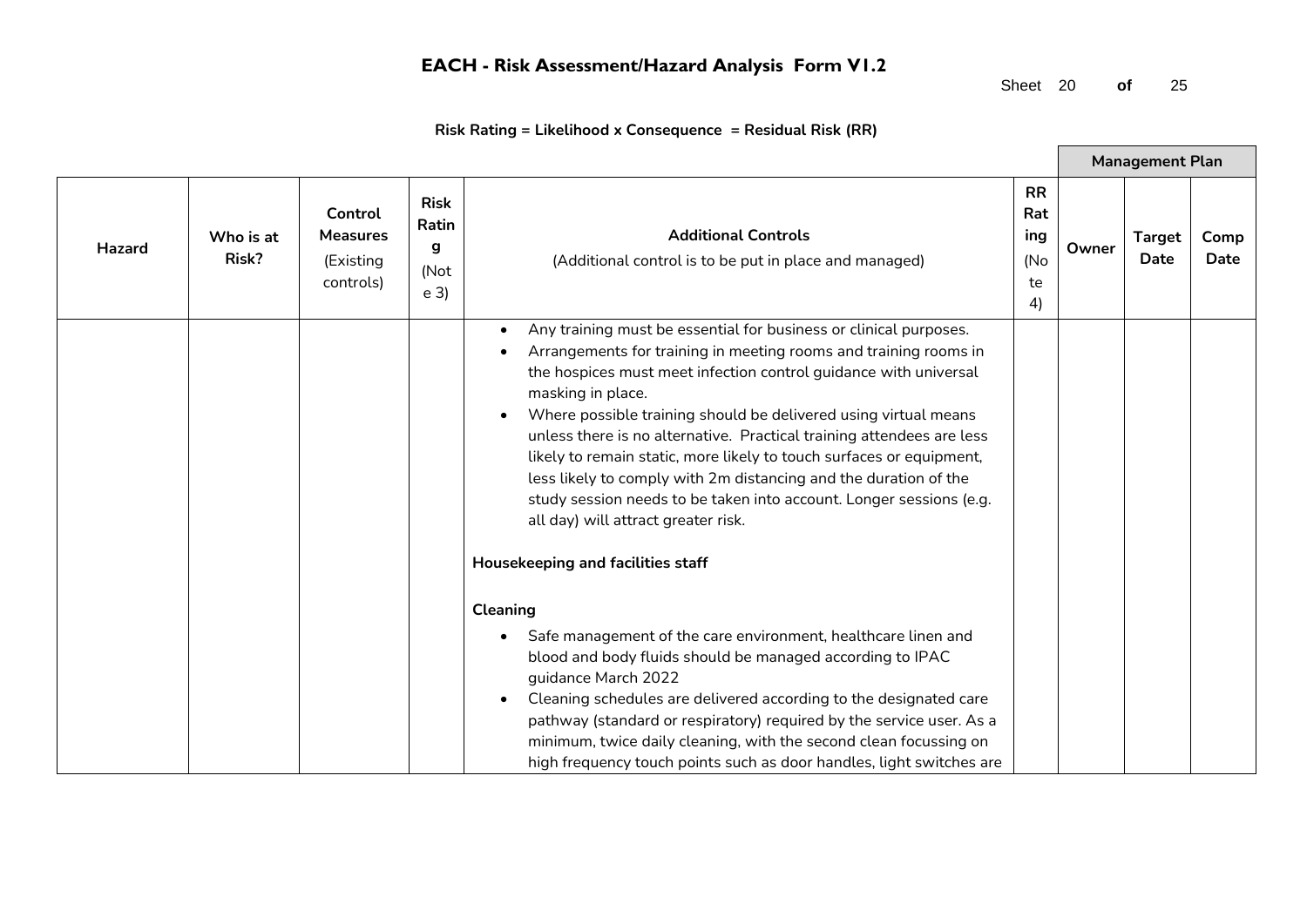Sheet 21 **of** 25

 $\blacksquare$ 

|        |                    |                                                      |                                                            |                                                                                                                                                                                                                                                                                                                                                                                                                                                                                                                                                                                                                                                                                                                                                                                                                                                                                                                                                                                                                                                                                                                                                                                                                                                                                                                                    |                                            |       | <b>Management Plan</b>       |              |
|--------|--------------------|------------------------------------------------------|------------------------------------------------------------|------------------------------------------------------------------------------------------------------------------------------------------------------------------------------------------------------------------------------------------------------------------------------------------------------------------------------------------------------------------------------------------------------------------------------------------------------------------------------------------------------------------------------------------------------------------------------------------------------------------------------------------------------------------------------------------------------------------------------------------------------------------------------------------------------------------------------------------------------------------------------------------------------------------------------------------------------------------------------------------------------------------------------------------------------------------------------------------------------------------------------------------------------------------------------------------------------------------------------------------------------------------------------------------------------------------------------------|--------------------------------------------|-------|------------------------------|--------------|
| Hazard | Who is at<br>Risk? | Control<br><b>Measures</b><br>(Existing<br>controls) | <b>Risk</b><br><b>Ratin</b><br>q<br>(Not<br>e <sub>3</sub> | <b>Additional Controls</b><br>(Additional control is to be put in place and managed)                                                                                                                                                                                                                                                                                                                                                                                                                                                                                                                                                                                                                                                                                                                                                                                                                                                                                                                                                                                                                                                                                                                                                                                                                                               | <b>RR</b><br>Rat<br>ing<br>(No<br>te<br>4) | Owner | <b>Target</b><br><b>Date</b> | Comp<br>Date |
|        |                    |                                                      |                                                            | cleaned at least twice daily and disinfected as required, using<br>appropriate cleaning products and methods, should be deployed.<br>A discharge clean must be done when a child is discharged home<br>following any form of stay at the hospices.<br>A clinical clean will be undertaken following resolution of symptoms<br>and removal of precautions for children cared for using the<br>respiratory care pathway guidance.<br>Care staff to ensure they clean office equipment with relevant<br>products when they start and finish working such as computer, desk<br>top etc, door handles, light switches.<br>Managers to do checks to ensure that the necessary cleaning<br>procedures are being followed.<br>Microfibre cloths or paper roll and microfibre mop heads are used to<br>clean all hard surfaces, floors, chairs, door handles and sanitary<br>fittings, using: A combined detergent disinfectant solution at a<br>dilution of 1,000 parts per million available chlorine or a household<br>detergent followed by disinfection (1000 ppm av.cl.).<br>Manufacturer's instructions are followed for dilution, application and<br>contact times for all detergents and disinfectants.<br>(Hospice Tristel Fuse & Tristel jet, chlorine release tablets)<br>Clinell or other wipes are available in every office. |                                            |       |                              |              |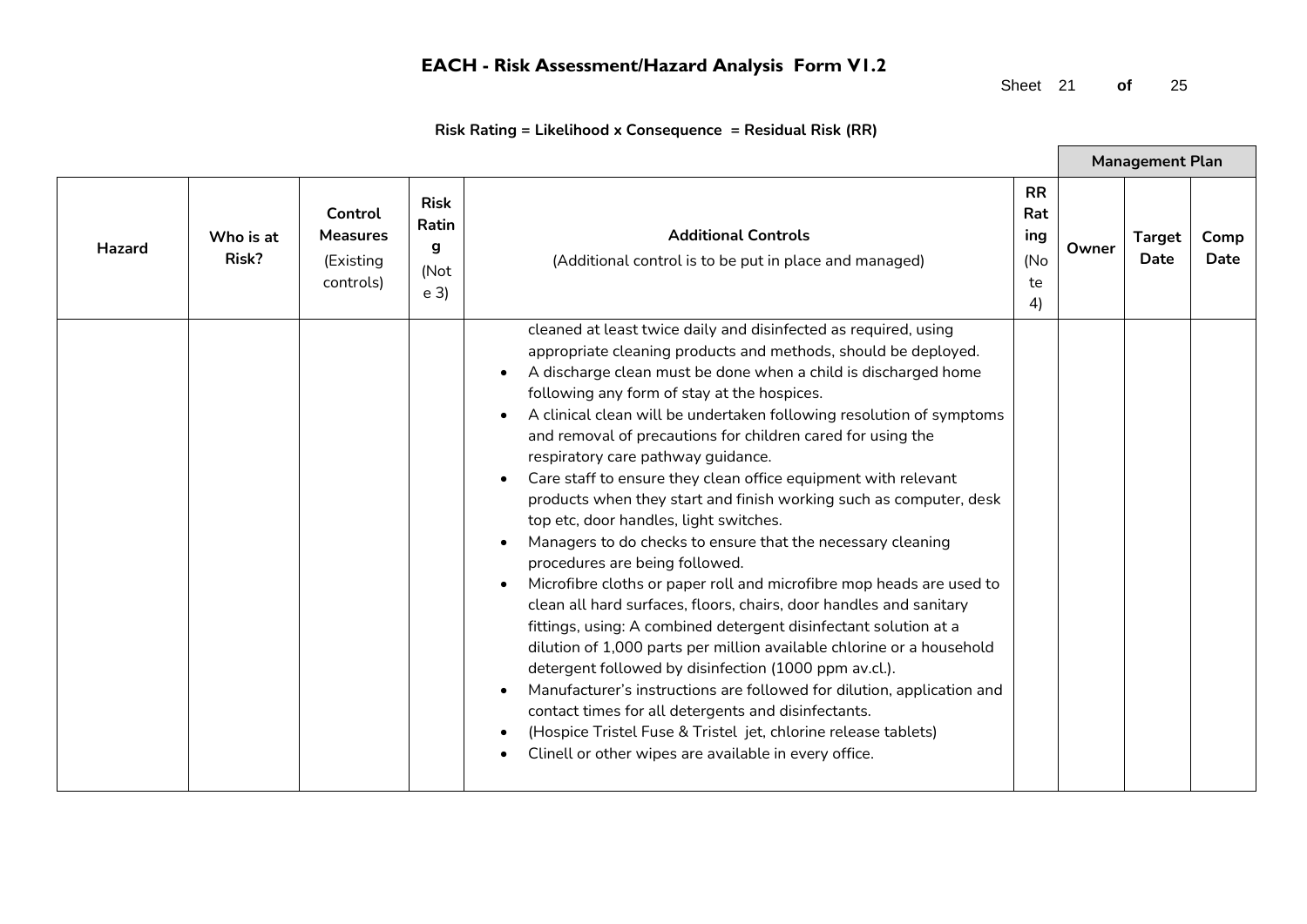Sheet 22 **of** 25

|               |                    |                                                      |                                                     |                                                                                                                                                                                                                                                                                                                                                                                                                                                                                                                                                                                                                                                |                                            |       | <b>Management Plan</b> |              |
|---------------|--------------------|------------------------------------------------------|-----------------------------------------------------|------------------------------------------------------------------------------------------------------------------------------------------------------------------------------------------------------------------------------------------------------------------------------------------------------------------------------------------------------------------------------------------------------------------------------------------------------------------------------------------------------------------------------------------------------------------------------------------------------------------------------------------------|--------------------------------------------|-------|------------------------|--------------|
| <b>Hazard</b> | Who is at<br>Risk? | Control<br><b>Measures</b><br>(Existing<br>controls) | <b>Risk</b><br>Ratin<br>g<br>(Not<br>e <sub>3</sub> | <b>Additional Controls</b><br>(Additional control is to be put in place and managed)                                                                                                                                                                                                                                                                                                                                                                                                                                                                                                                                                           | <b>RR</b><br>Rat<br>ing<br>(No<br>te<br>4) | Owner | <b>Target</b><br>Date  | Comp<br>Date |
|               |                    |                                                      |                                                     | <b>PPE for facilities staff</b><br>Housekeeping and facilities staff use single use and reusable PPE<br>$\bullet$<br>that has been allocated to them according to relevant policies and<br>procedures.<br>Gloves, aprons, fluid resistant surgical masks are worn as SCIPs<br>$\bullet$<br>when cleaning for service users on a standard care pathway.<br>Scrubs / uniform is worn with single use PPE (gloves, gowns, masks,<br>$\bullet$<br>eye protection) when undertaking discharge and clinical cleaning for<br>example when there is known specified infection including<br>respiratory care pathway service users or on CYP discharge. |                                            |       |                        |              |
|               |                    |                                                      |                                                     |                                                                                                                                                                                                                                                                                                                                                                                                                                                                                                                                                                                                                                                |                                            |       |                        |              |

#### **Risk Rating = Likelihood x Consequence = Residual Risk (RR)**

#### **Notes to Accompany Risk Assessment:**

- 1. If using a Generic risk assessment, the assessors and Line Managers are to satisfy themselves that the assessment is valid for the activity/process and that all significant hazards have been identified and assessed.
- 2. Line Managers are to note that they are held responsible for the contents of the risk assessment and they are signing to indicate that they consider the risks to be acceptable.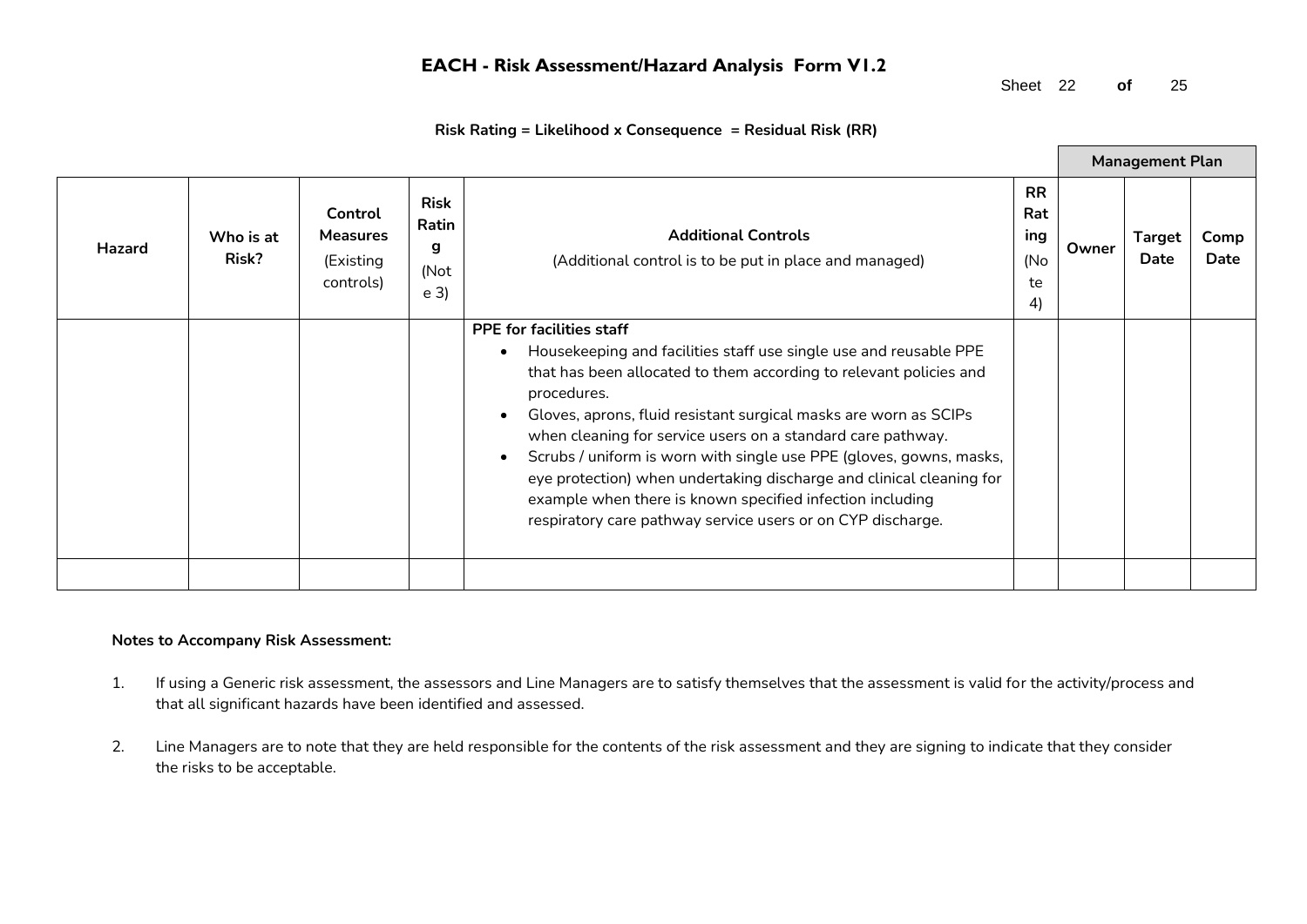#### **3. Likelihood Score (L) x Consequence Score (C)**

a. What is the likelihood of the consequence occurring?

| <b>Likelihood Score</b> |                    |                        | 3                  |                            | 5                     |
|-------------------------|--------------------|------------------------|--------------------|----------------------------|-----------------------|
|                         | Rare               | <b>Unlikely</b>        | <b>Possible</b>    | <b>Likely</b>              | <b>Almost Certain</b> |
| Descriptor              | This will probably | Do not expect it to    | Might happen or    | Will probably              | Will undoubtedly      |
| Frequency               | never happen/recur | happen/recur but it is | recur occasionally | happen/recur but it is not | happen/, possibly     |
| How often might it      |                    | possible it may do so  |                    | a persisting issue         | frequently            |
| or does it happen       |                    |                        |                    |                            |                       |
|                         |                    |                        |                    |                            |                       |
|                         |                    |                        |                    |                            |                       |
|                         |                    |                        |                    |                            |                       |
|                         |                    |                        |                    |                            |                       |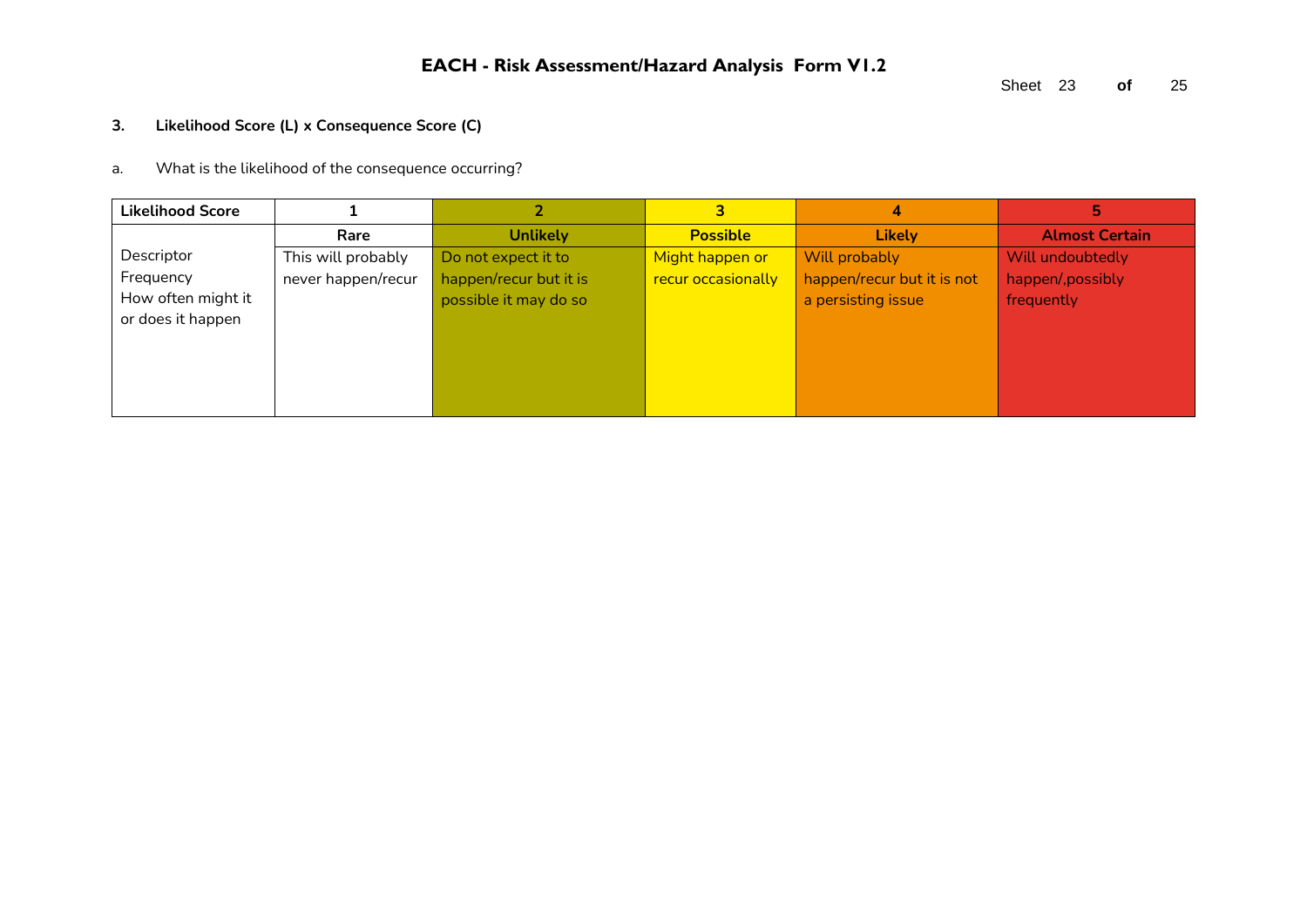#### **Consequence Scores (Severity)**

b. Choose the most appropriate domain for the identified risk from the left hand side of the table. Then work along the columns in same row to assess the severity of the risk on the scale of 1 to 5 to determine the consequence score, which is the number given at the top of the column.

|                               |                        | Consequence Score (severity levels) and examples of descriptors |                      |                             |                     |  |  |  |  |
|-------------------------------|------------------------|-----------------------------------------------------------------|----------------------|-----------------------------|---------------------|--|--|--|--|
|                               |                        |                                                                 | 3                    | 4                           | 5.                  |  |  |  |  |
| <b>Domain</b>                 | Insignificant          | <b>Minor</b>                                                    | <b>Moderate</b>      | <b>Major</b>                | <b>Catastrophic</b> |  |  |  |  |
|                               | Minor injury requiring | Minor injury which is                                           | Moderate injury      | Major injury and long-      | Death               |  |  |  |  |
| Impact on the safety of staff | no/minimal             | self resolving or                                               | requiring            | term incapacity/disability  |                     |  |  |  |  |
| service users, or others      | intervention or        | requires minor                                                  | intervention and/or  |                             | Multiple,           |  |  |  |  |
| (physical or psychological    | treatment.             | intervention and/or                                             |                      | Results in $> 6$ months off | permanent           |  |  |  |  |
| harm).                        |                        |                                                                 | <b>HSE/RIDDOR</b>    | work                        | injuries/health     |  |  |  |  |
|                               | No time off work       | Results in >3 days off                                          | reportable incident  |                             | effects             |  |  |  |  |
|                               |                        | work                                                            |                      |                             |                     |  |  |  |  |
|                               |                        |                                                                 | Results in $>4$ days |                             |                     |  |  |  |  |
|                               |                        |                                                                 | off work             |                             |                     |  |  |  |  |
|                               |                        |                                                                 |                      |                             |                     |  |  |  |  |

#### **4. Risk Rating Score - Likelihood x Consequence ( L x C ) = Example 3 x 2 = 6 (Moderate Risk)**

| <b>Consequence Score</b> | <b>Likelihood Score</b> |                |                 |          |        |                       |
|--------------------------|-------------------------|----------------|-----------------|----------|--------|-----------------------|
|                          |                         | Rare           | <b>Unlikely</b> | Possible | Likely | <b>Almost Certain</b> |
|                          | Catastrophic            | 5              | 10              | 15       | 20     | 25                    |
|                          | Major                   | $\overline{4}$ | 8               | 12       | 16     | 20                    |
|                          | Moderate                |                | 6               | 9        | 12     | 15                    |
|                          | Minor                   |                |                 | 6        | 8      | 10                    |
|                          | Insignificant           |                |                 |          |        |                       |